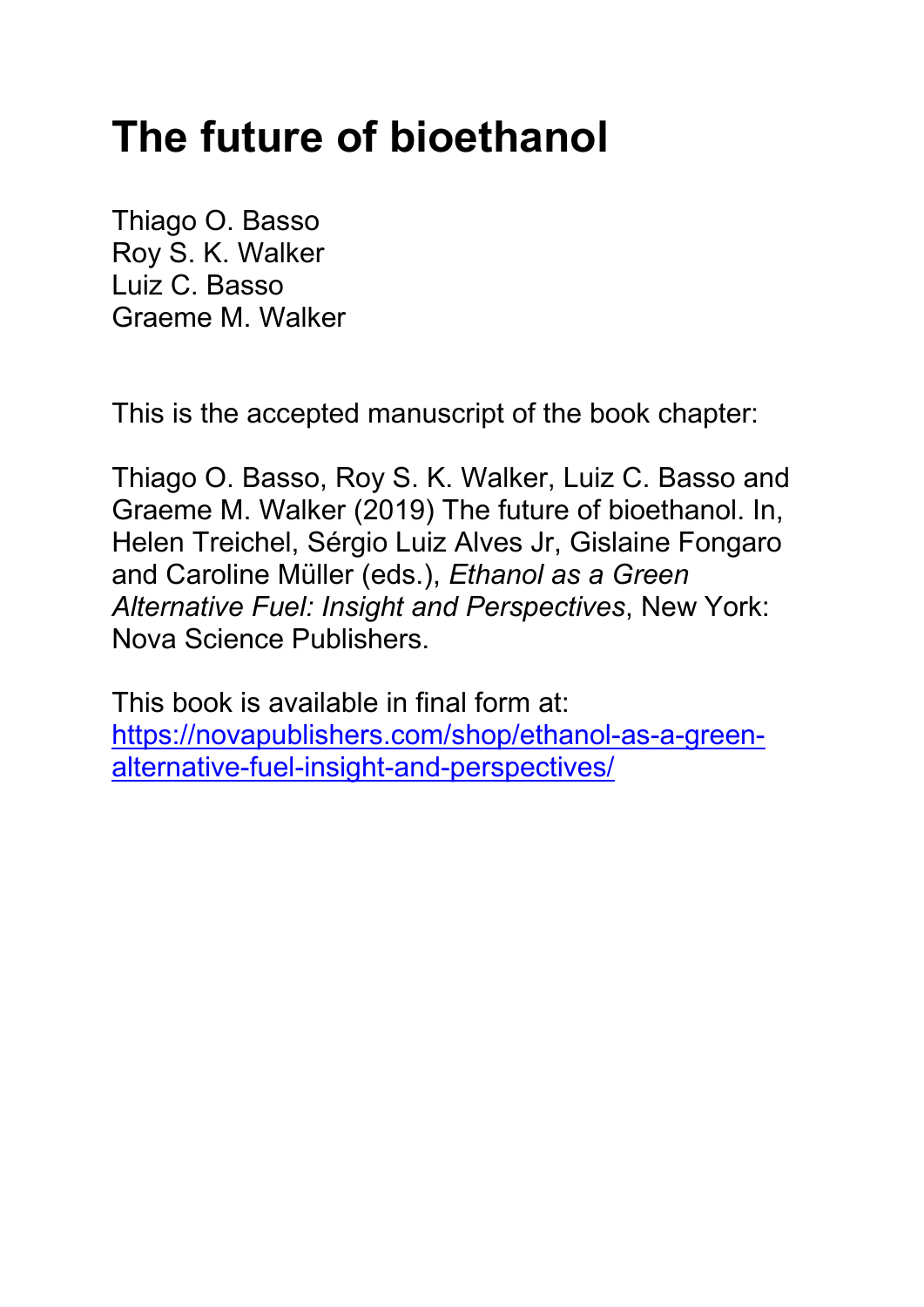- Name of the book (Ethanol as a green alternative fuel: insight and **perspectives)**
- Editor **(Dr. Helen Treichel, Dr. Sérgio Luiz Alves Jr, Dr. Gislaine Fongaro and Dr. Caroline Müller)**
- Publisher and location of publisher **(Nova Science Publishers, Inc., 400 Oser Avenue, Suite 1600, Hauppauge, NY 11788 USA)**

Sample Chapter for Nova Science Publishers, Inc. **Important Note**: This sample chapter is **only** to be used for the **style** (font, spacing, margins, etc.) the content is at your discretion.

Created in Microsoft Word 2013

*Chapter* 

# **THE FUTURE OF BIOETHANOL**

# *Thiago O. Basso<sup>1</sup>, Roy S. K. Walker<sup>2</sup>, Luiz C. Basso<sup>3</sup>, Graeme M. Walker4*

<sup>1</sup> Department of Chemical Engineering, Escola Politécnica, University of São Paulo, São Paulo, Brazil <sup>2</sup> Department of Molecular Sciences, Macquarie University, Sydney, Australia <sup>3</sup> Escola Superior de Agricultura Luiz de Queiroz, University of São Paulo, Piracicaba, Brazil <sup>4</sup> School of Applied Sciences, Abertay University, Dundee, Scotland, UK

## **ABSTRACT**

Yeasts have been domesticated by mankind before horses. After the mastering of alcoholic fermentation for centuries, yeasts have become the protagonist of one of the most important biotechnological industries worldwide: the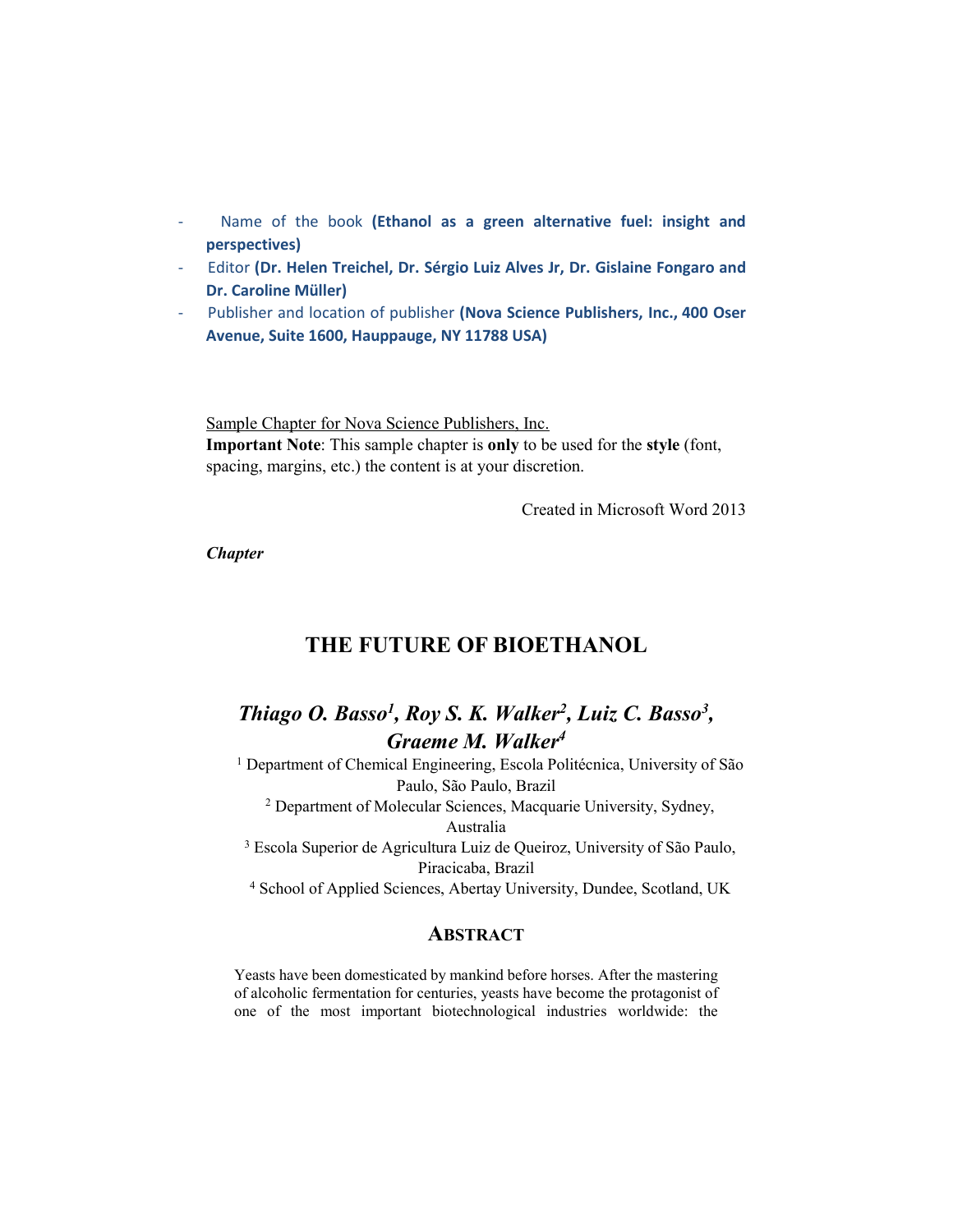production of bioethanol. This chapter will initially present some important challenges to be overcome in this industry, both in first and second generation biofuel production. Then, it will briefly revisit some advances obtained in recent years. Finally, it will present and discuss some opportunities, in the scope of metabolic engineering and synthetic biology, that will likely be present in the future of bioethanol.

**Keywords**: Bioethanol, Yeast, Metabolic Engineering, Synthetic Biology

# **CHALLENGES AND PERSPECTIVES IN FIRST GENERATION ETHANOL**

The global production of bioethanol is expected to increase in the coming years due to increasing investment and governmental policies to incentivise biofuels. Bioethanol, or fuel alcohol, can significantly decarbonise our future energy needs, since they can alleviate the negative impacts of greenhouse gas emissions from fossil fuels, and thus constrain global climate change. For this reason, new distilleries will be built in the coming years, with production expected to surpass the mark of 110 billion liters of ethanol by 2023 (Figure 1).



Figure 1: Realised (black bars) and estimated (dashed bar) global ethanol production (Renewable Fuels Association 2019).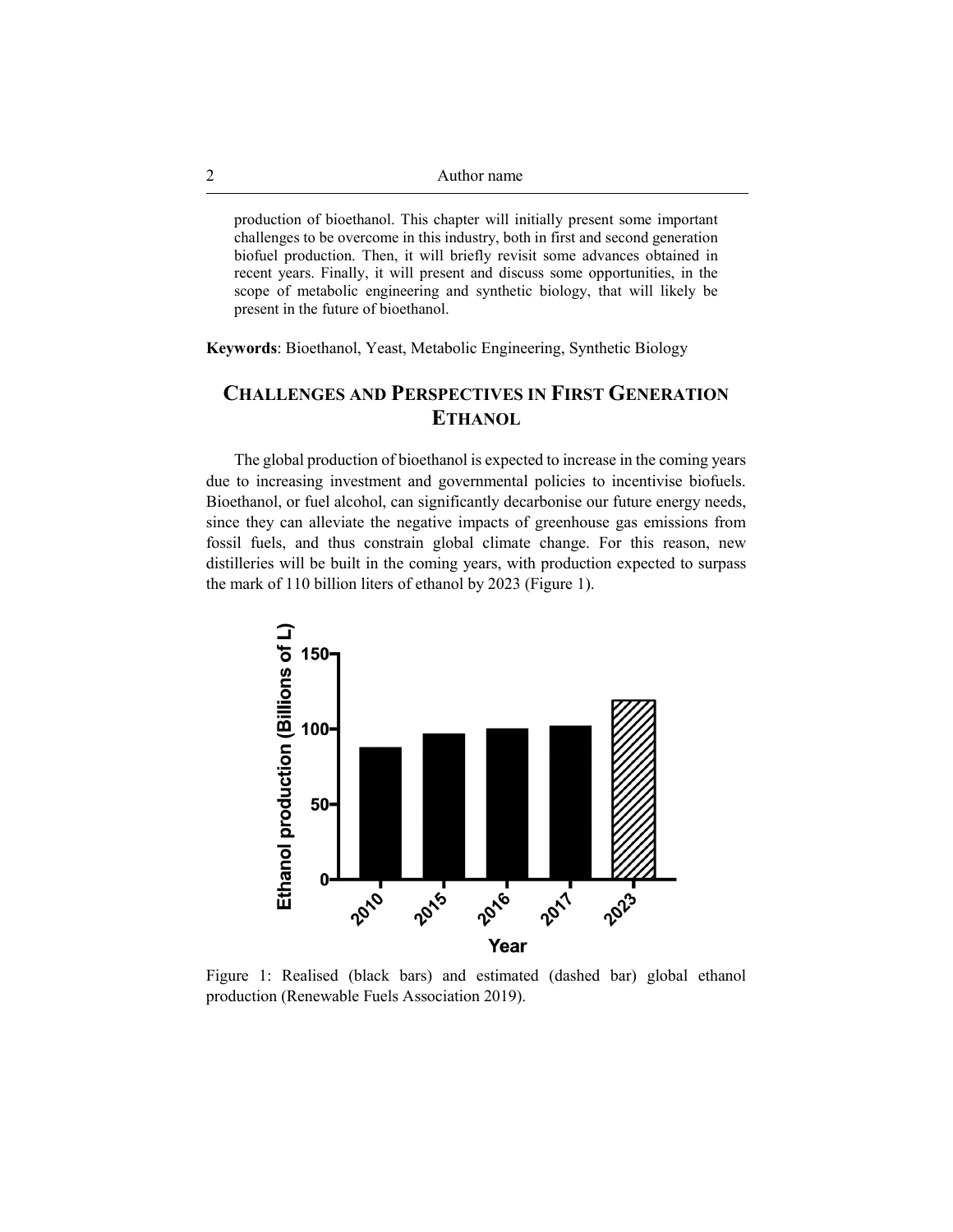The two major producers of first-generation ethanol include Brazil and the US, who are responsible for 26% and 58% of global ethanol production from sugarcane and maize, respectively. Although these are considered mature industries, there is still much room for improvement. Examples include the selection of more stresstolerant yeast strains isolated from the industrial process itself (Basso et al. 2008; Della-Bianca et al. 2013), or strain improvement strategies of metabolic and evolutionary engineering (Gombert and van Maris 2015; Walker 2011).

#### **Stress Factors in Fermentation Processes**

In view of the high levels of ethanol at the end of each fermentation, alcohol is one of the main stress factors that deleteriously affect yeast cells during industrial fermentation. In the case of Brazilian ethanol production, the cell recycling process further exacerbates the stressful effects of ethanol, given the cumulative stress that cells face in subsequent fermentation batches. Despite these limitations, fermentations to a high ethanol concentration are extremely desirable in the context of industrial practices, since they allow reductions in water consumption (yeast dilution and must preparation) and energy expenditure during the distillation stage, thus favouring overall sustainability of industrial processes. In distilleries, the final ethanol content is limited by the inherent tolerance of the yeast strains present during fermentation, together with high temperatures and acidity that exacerbate ethanol stress (Basso, Basso, and Rocha 2010).

The high international price of sugar has led the sugar industry to prioritize the production of sucrose, resulting in the generation of more exhausted molasses. Such impure molasses exerts a more pronounced inhibitory effect on yeast fermentation due to more intensive sugar thermo-degradation. Thus, new yeast strains should be selected to handle variable molasses substrates, even when operating with normal ethanol titres.

Due to the nature of the industrial process of ethanol production, aseptic conditions are very difficult to achieve, and so fermentations operate in the presence of bacterial contaminants. In addition to redirecting sugars that could be used by yeast in ethanol production, these bacteria also produce metabolites (such as lactic and acetic acid) which are harmful to the fermentative performance of yeasts. As a result of bacterial contamination, negative effects include a reduction in ethanol yield, increased yeast flocculation, increased foaming and reduced yeast cell viability (Basso et al. 2014; Ceccato-Antonini 2018). Flocculation induced by the presence of bacteria impairs the efficiency of centrifugation and reduces the contact surface between the yeast cells and the fermentation medium. In turn, excessive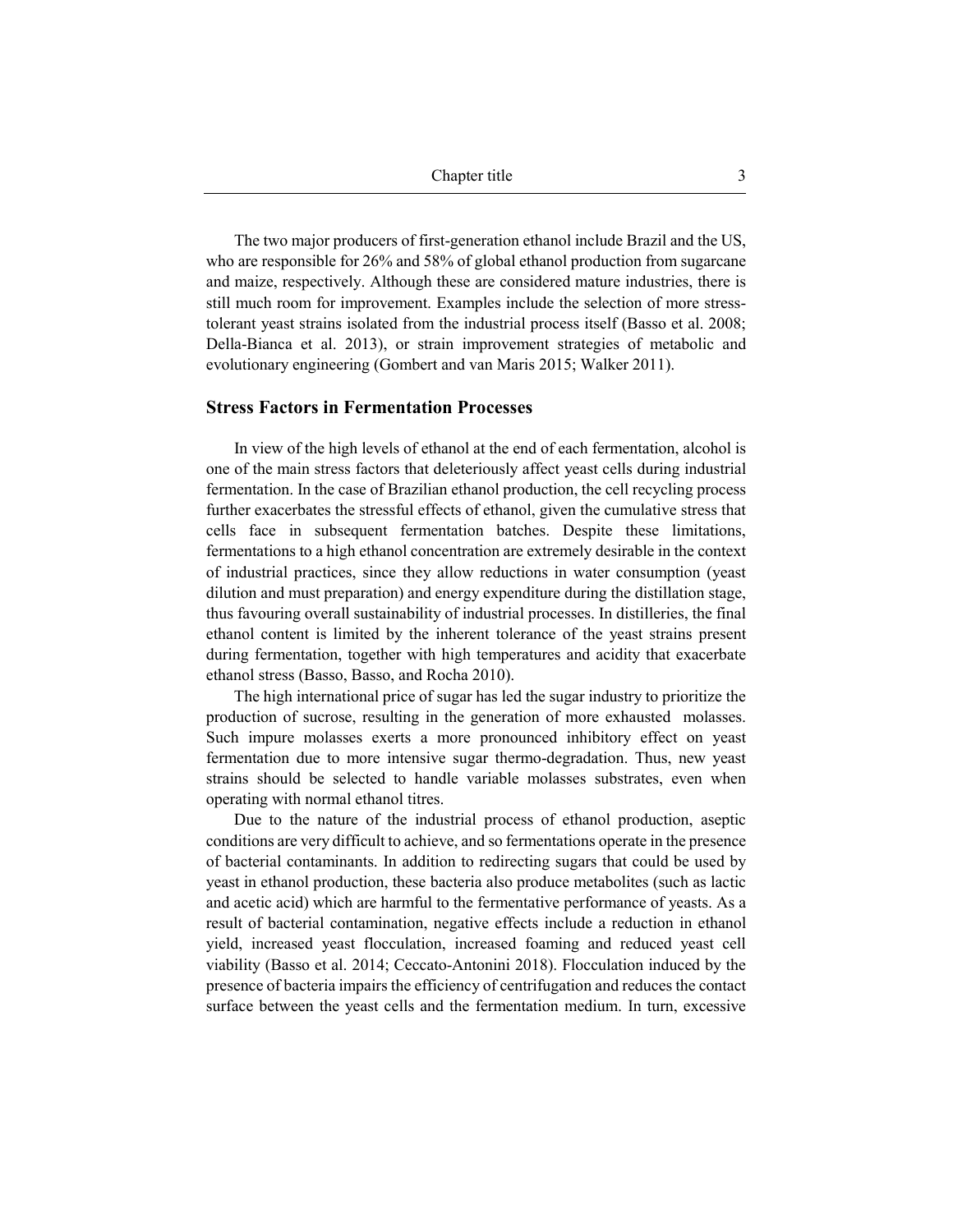foam formation, caused by the presence of bacteria, increases the costs of the process due to the use of antifoams. Finally, the antibiotics used to control contamination not only increase the costs of the process, but also make dry yeast co-products unfit for commercialization as a food supplement.

## **High-Gravity Fermentation**

There is currently widespread interest in the use of very high gravity fermentations for industrial alcohol production, mainly due to the associated reduction in production costs. It is also expected that this technology will improve environmental sustainability by reducing water and energy consumption. Thus, it is still possible to increase the efficiency of first-generation fuel ethanol processes by adopting this technology. Fermentations that result in high concentrations of ethanol would not only benefit energy balance, but would also result in a significant reduction in the volume of vinasse and the costs of its transportation (for fertilisation of sugar plantation) (Braga et al. 2017). In addition, higher levels of ethanol could suppress bacterial growth during fermentation and, therefore, decrease the requirement for antibiotics to control such contaminations. Nevertheless, high gravity fermentation using cane molasses as substrate will require special strains with simultaneous improvements in osmotic and ethanol tolerance.

# **CHALLENGES AND PERSPECTIVES IN LIGNOCELLULOSIC ETHANOL**

As mentioned in the previous chapters of this textbook (please refer to Chapter 1), Brazil stands out as one of the countries that has implemented a large-scale program of renewable fuels, with many environmental, economic and social advantages. However, in order for ethanol produced in the country to remain the most competitive, it is absolutely necessary to continue investing to improve the production process as well as expanding the sources of raw material for the production of this important source of renewable energy. Within this context, we now highlight exciting opportunities in the exploitation of lignocellulosic materials, such as sugarcane bagasse. This feedstock is a low-cost raw material available and already generated as a co-product of sugar mills and distilleries. Because many technological and political challenges are expected for first generation ethanol production, the future of bioethanol lies in exploiting non-food (lignocellulosic) residues for its production (Walker 2011).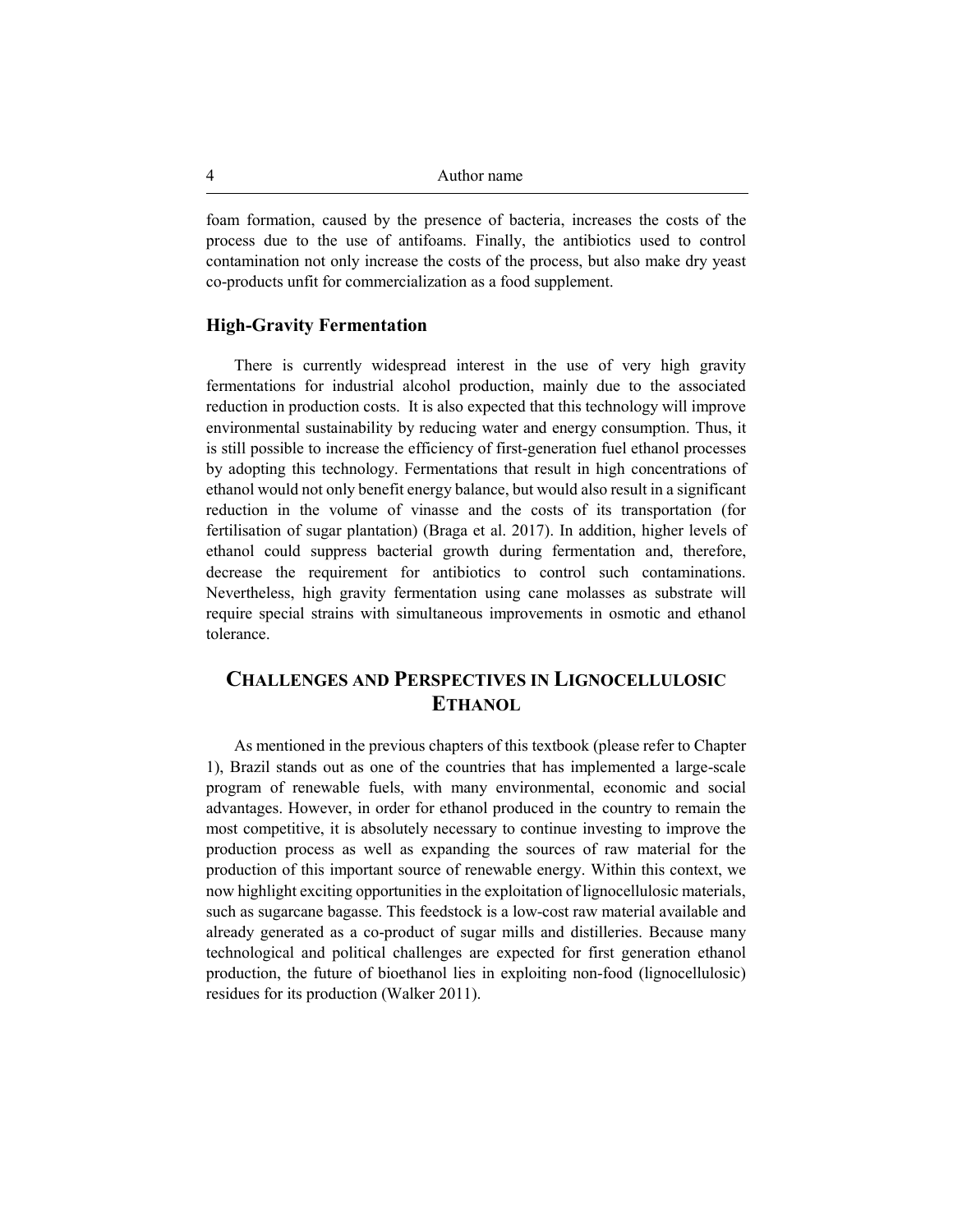Chapter title 5

Conversion of second generation lignocellulosic biomass such as sugarcane bagasse poses several technological challenges, but also opportunities. The pretreatment process, which aims to make the biomass amenable to efficient attack by hydrolytic enzymes, can release pentoses and oligomers that can be fermented by selected yeast strains. Many interesting advances has been made in *S. cerevisiae* for efficient lignocellulosic-derived sugar utilization, including xylose, arabinose, cello- and xylo-oligosaccharide fermentation (van Maris et al. 2006; Walker 2011; Galazka et al. 2010; Li et al. 2015). However, many of these advances are still in development, and not yet tested worldwide at fully industrial scale. The lignocellulose substrate also contains toxic compounds generated during pretreatment, such as aldehydes, organic acids and phenols (Hahn-Hägerdal et al. 2006). Since lignocellulosic hydrolysates present low sugar and lack of yeast organic and mineral nutrients, addition of cane molasses compensates for these deficiencies, and allow fermentations with higher ethanol titres. Thus, due to the presence of these inhibitors (from molasses and hydrolysate), stressful effects even more intense than that already presented by molasses itself will be imposed on the fermenting yeast. It is well known that even the most appropriate strains available for industrial fermentation do not tolerate musts formulated solely with molasses. Therefore, new strains will be required, with a superior tolerance phenotype as compared to production strains, to conduct the fermentations of a new substrate, making fermentation efficient for second generation ethanol.

A trend that is appearing on the horizon of second generation ethanol processes is the option to implement all strategies presented above in non-Saccharomyces yeasts with industrially interesting properties, such as those displaying hightemperature- and low-pH-tolerant phenotypes (Jansen et al. 2017). Moreover, cofeeding of additional, low-value carbon sources might be explored as a strategy to further increase ethanol production.

According to Jansen et al. (2017), yeast-based consolidated bioprocessing remains a 'holy grail' in lignocellulosic ethanol production, but considerable progress is already being made in engineering cellulolytic bacteria for efficient ethanol production. It would be extremely valuable from an industrial standpoint if a simple mechanical pre-treatment with biomass deconstruction and fermentation by a single organism could be coupled to match the robustness of yeasts under industrial-relevant conditions.

Jansen et al. (2017) have compiled specific conversion rates, such as specific xylose consumption rate and specific ethanol production rates, from studies performed using synthetic and real-life hydrolysate media (Table 1). While 'academic' yeast platforms do exhibit high ethanol yields in hydrolysates, conversion rates under such conditions are significantly lower than in synthetic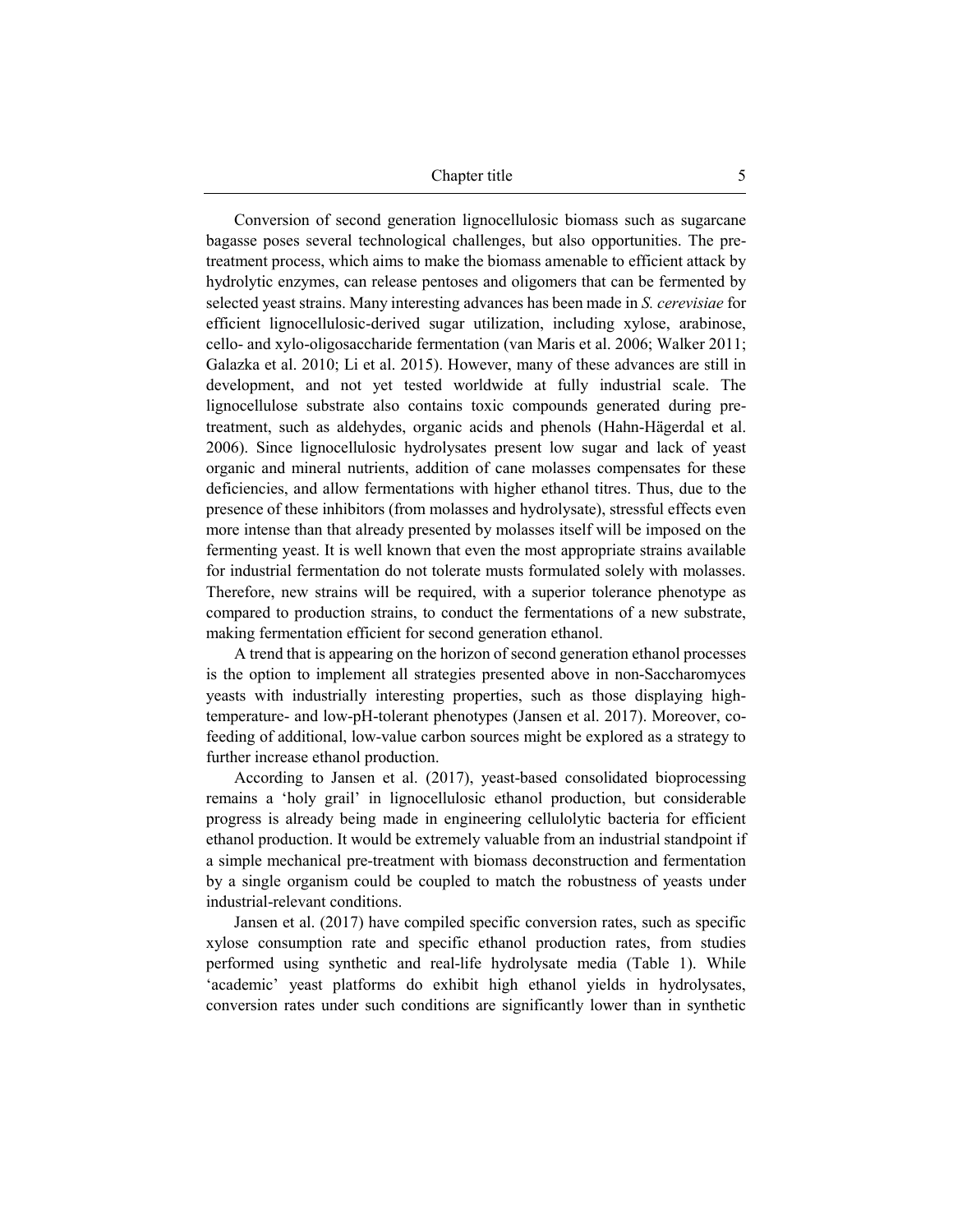media. According to the authors, improving kinetics and robustness in industrial hydrolysates is of utmost importance in the development of industrial yeast strains.

Table 1: Fermentation parameters in cultures of *S. cerevisiae* strains engineered for pentose fermentation, grown in lignocellulosic hydrolysates and in synthetic medium (Based on data compiled by Jansen et al. (2017)).

| Yeast        | Path            | Feedst   | Fermentation    | $Y_{Et}$     | qgluc         | qetha            | qxyl           |
|--------------|-----------------|----------|-----------------|--------------|---------------|------------------|----------------|
| strain       | way             | ock      | conditions/nitr | h/S          | ose           | nol              | ose            |
| (S.          |                 |          | ogen source     | (g)          | (mmo          | (mmo             | (mm)           |
| cerevisi     |                 |          |                 | $g-1$        | $lg^{-1} h^-$ | $lg^{-1} h^{-}$  | $ol \, g^{-1}$ |
| ae)          |                 |          |                 |              | $\mathbf{1}$  | $\mathbf{1}$     | $h^{-1}$ )     |
| TMB34        | XR/X            | Spruce   | Anaerobic/Yeas  | 0.4          | 0.021         | 0.005            | 0.00           |
| $00\,$       | DH              |          | t extract       | 1            |               |                  | 5              |
| <b>GLBRC</b> | XR/X            | Corn     | Semi-           | 0.2          | 1.4           | 0.27             | 0.04           |
| Y87          | DH              | stover   | anaerobic/Urea  | 8            |               |                  |                |
| MEC11        | XR/X            | Corn     | Semi-           | 0.3          | n.d.          | 0.12             | 0.25           |
| 22           | DH              | cob      | anaerobic/Urea  |              |               |                  |                |
|              |                 |          | Yeast<br>and    |              |               |                  |                |
|              |                 |          | extract         |              |               |                  |                |
| <b>RWB</b>   | XI              | Wheat    | Anaerobic/Am    | 0.4          | 1.58          | 1.0              | 0.32           |
| 218          |                 | straw    | monium          | 7            |               |                  |                |
|              |                 |          | sulphate        |              |               |                  |                |
| GS1.11-      | $\overline{XI}$ | Spruce   | Semi-           | 0.4          | 2.46          | $\overline{0.3}$ | 0.11           |
| 26           |                 |          | anaerobic/Amin  | 3            |               |                  |                |
|              |                 |          | o acids         |              |               |                  |                |
| LF1          | XI              | Corn     | Semi-           | 0.4          | 0.57          | 0.34             | 0.23           |
|              |                 | stover   | anaerobic/Urea  | $\mathbf{1}$ |               |                  |                |
| $S_{\cdot}$  | XI and          | Synthe   | Anaerobic/      | 0.3          |               | $0.26 \pm$       | 0.64           |
| cerevisi     | XR/X            | tic      | Ammonium        | $9 \pm$      |               | 0.22             | $\pm$          |
| ae           | DH              | media    | sulphate        | 0.0          |               |                  | 0.51           |
| (various     |                 | with     |                 | 5            |               |                  |                |
| strains,     |                 | glucos   |                 |              |               |                  |                |
| includin     |                 | and<br>e |                 |              |               |                  |                |
| most<br>g    |                 | xylose   |                 |              |               |                  |                |
| of<br>the    |                 | as the   |                 |              |               |                  |                |
| above        |                 | sole     |                 |              |               |                  |                |
| ones)        |                 | carbon   |                 |              |               |                  |                |
|              |                 | source   |                 |              |               |                  |                |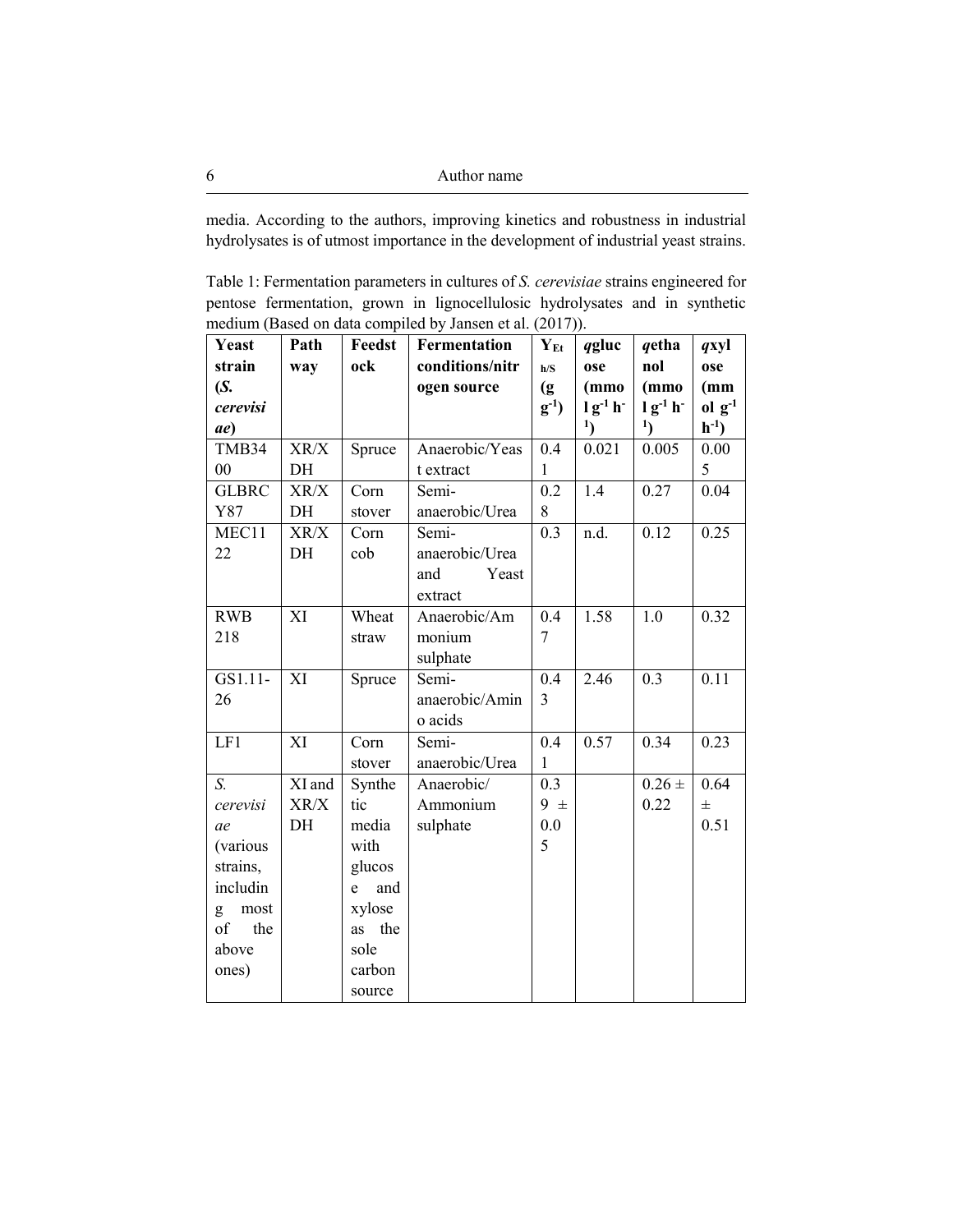# **A STEP FURTHER IN BIOETHANOL PRODUCTION: THE POWER OF METABOLIC ENGINEERING FOR IMPROVING ETHANOL PRODUCTION**

The power of metabolic engineering, coupled or not to other ancillary molecular genetic tools such as laboratory adaptive evolution, will be critical to improve the production of bioethanol. Some illustrative examples aimed at improving ethanol production are depicted in Figure 2, with further examples described in greater detail below.



Figure 2: Yeast strain improvement opportunities for fuel alcohol fermentations (Reproduced from Argyros and Stonehouse, 2017 with permission).

### **Decrease in Free-Energy Conservation for Yield Improvement**

In chemo-heterotrophic organisms, which comprise the majority of industrial microorganisms, the Gibbs free-energy available during the dissimilation of the energy source (which is also often source of carbon) is consumed in biosynthesis reactions and in cell maintenance. This free-energy is mostly temporarily stored in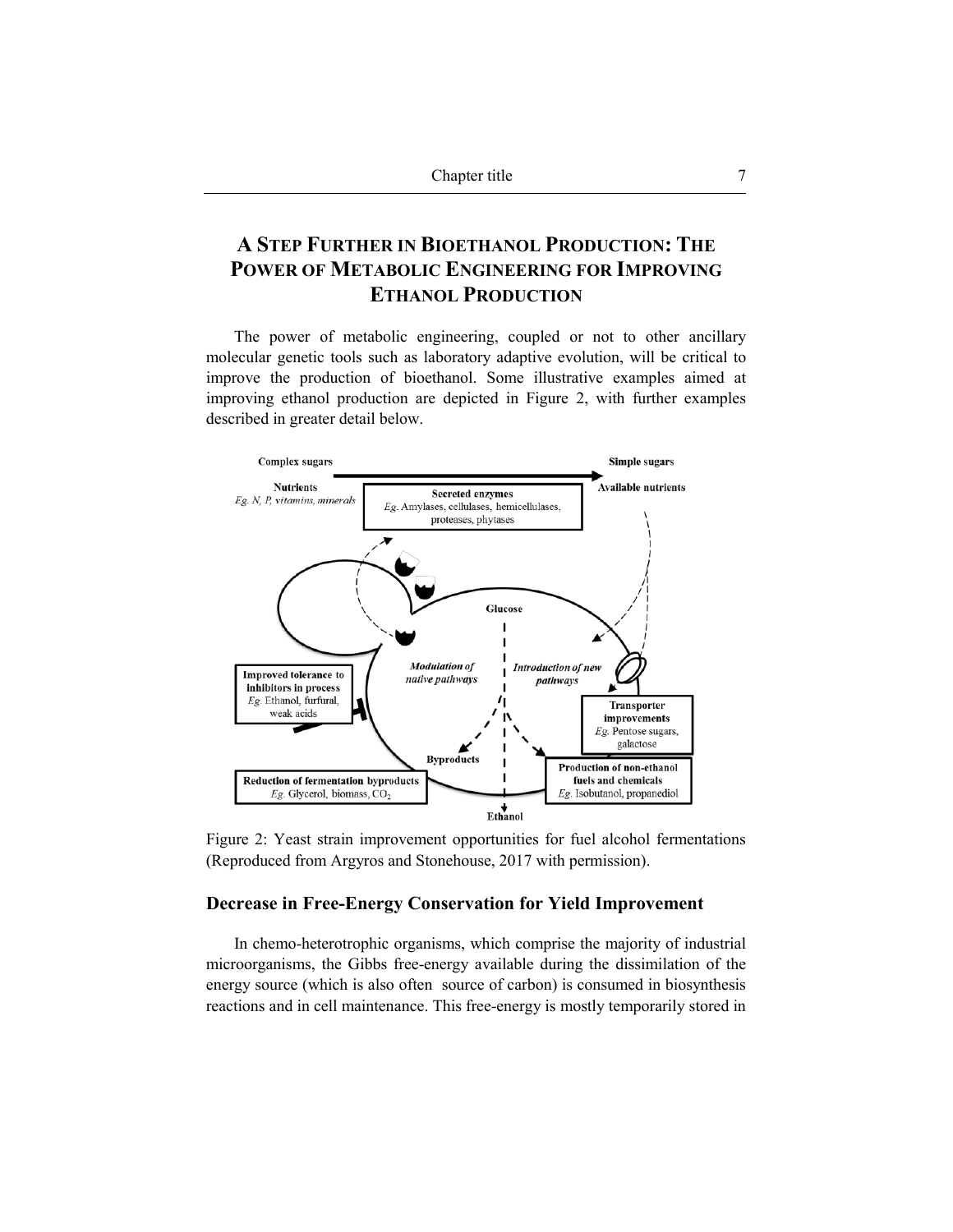the chemical bonds of adenosine triphosphate (ATP). In *S. cerevisiae*, the synthesis of ATP is intrinsically linked to the formation and excretion of ethanol during fermentative metabolism. Thus, any metabolic engineering strategy that forces cells to direct a major part of the carbon and energy source to ATP synthesis will result, at least in theory, in a higher ethanol yield, concomitantly with decreases in yields of other compounds (glycerol, for example) and yeast biomass.

Normally yeasts use the enzyme invertase to hydrolyse sucrose (the most abundant carbon source of sugarcane must) in the extracellular environment. The glucose and fructose generated in this way are transported into the cells by facilitated diffusion (without free-energy expenditure). When replacing this native mechanism by sucrose uptake through co-transport with protons and subsequent intracellular hydrolysis of this disaccharide, there is a 25% decrease in the conservation of free-energy (moles of ATP per mole of sugar consumed), since the cells are forced to expend energy to remove the protons from the intracellular environment to maintain homeostasis. Thus, by reducing the amount of ATP generated in the assimilation of sucrose, a greater deviation of sucrose is expected for the formation of ethanol as compated to the native mechanism (Figure 3). Combining this metabolic strategy with laboratory evolution, Basso et al. (2011) have shown it was possible to increase the conversion factor of sucrose in ethanol by 11% compared to the original phenotype.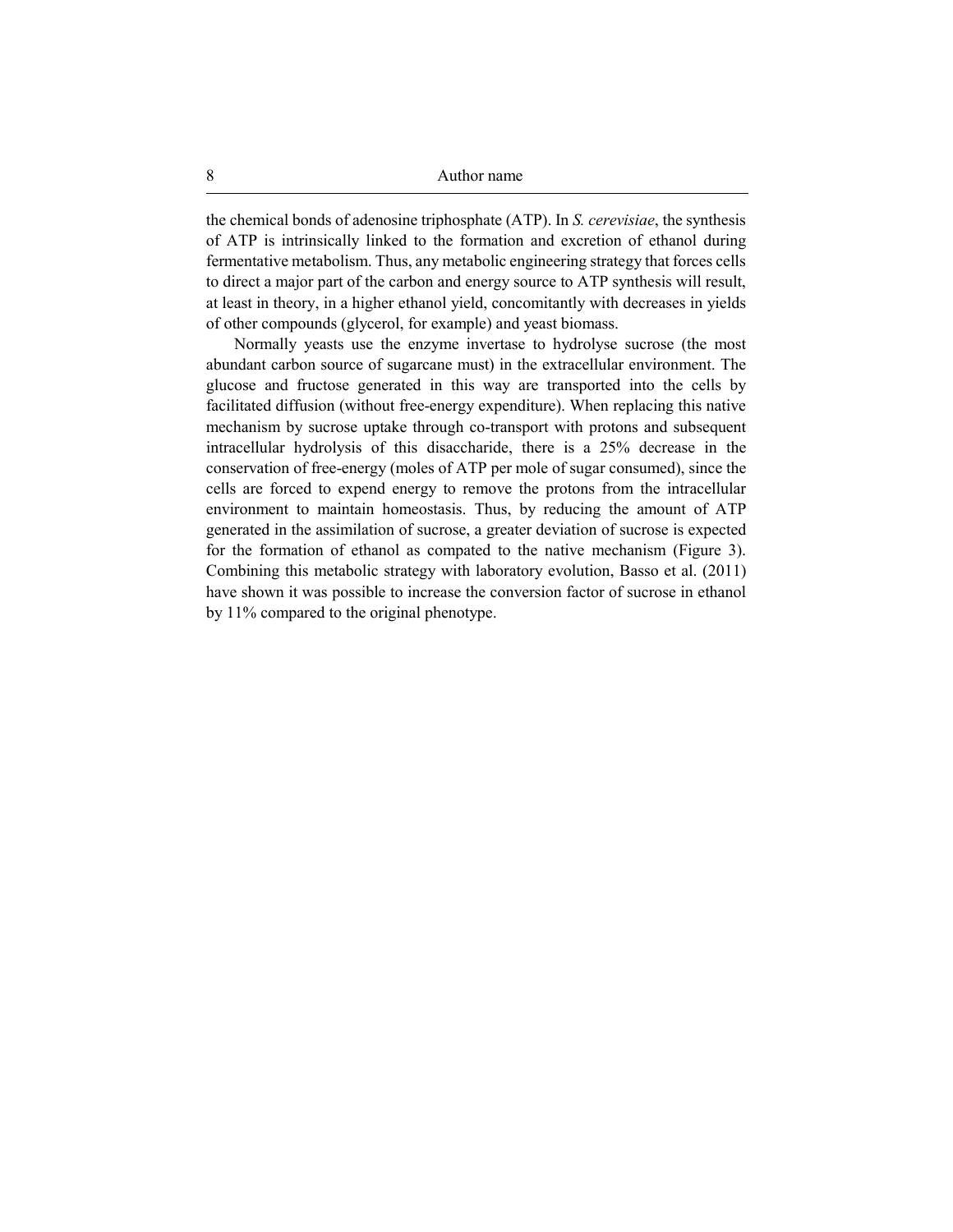

Figure 3: Sucrose metabolism in *S. cerevisiae*, highlighting the extracellular and the intracellular pathways. Legend: SUC: sucrose; GLC: glucose; FRU: fructose; ETH: ethanol; 1: Hxtp hexose transporters; 2: Agt1p or Malx1p transporters; 3: H+- ATPase transporter.

## **Expanding Substrate Range**

The production of ethanol from lignocellulosic sources, also known as second generation ethanol, requires the fermentation of the hemicellulosic fraction of the biomass, which is rich in pentoses such as xylose and arabinose. However, the growth of genetically modified *S. cerevisiae* strains for the metabolism of xylose is generally compromised by problems in the redox balance of the NAD<sup>+</sup> and NADP<sup>+</sup> cofactors of the xylose reductase and xylitol dehydrogenase enzymes, or by the low xylose isomerase activity, depending on the strategy of metabolic engineering in question.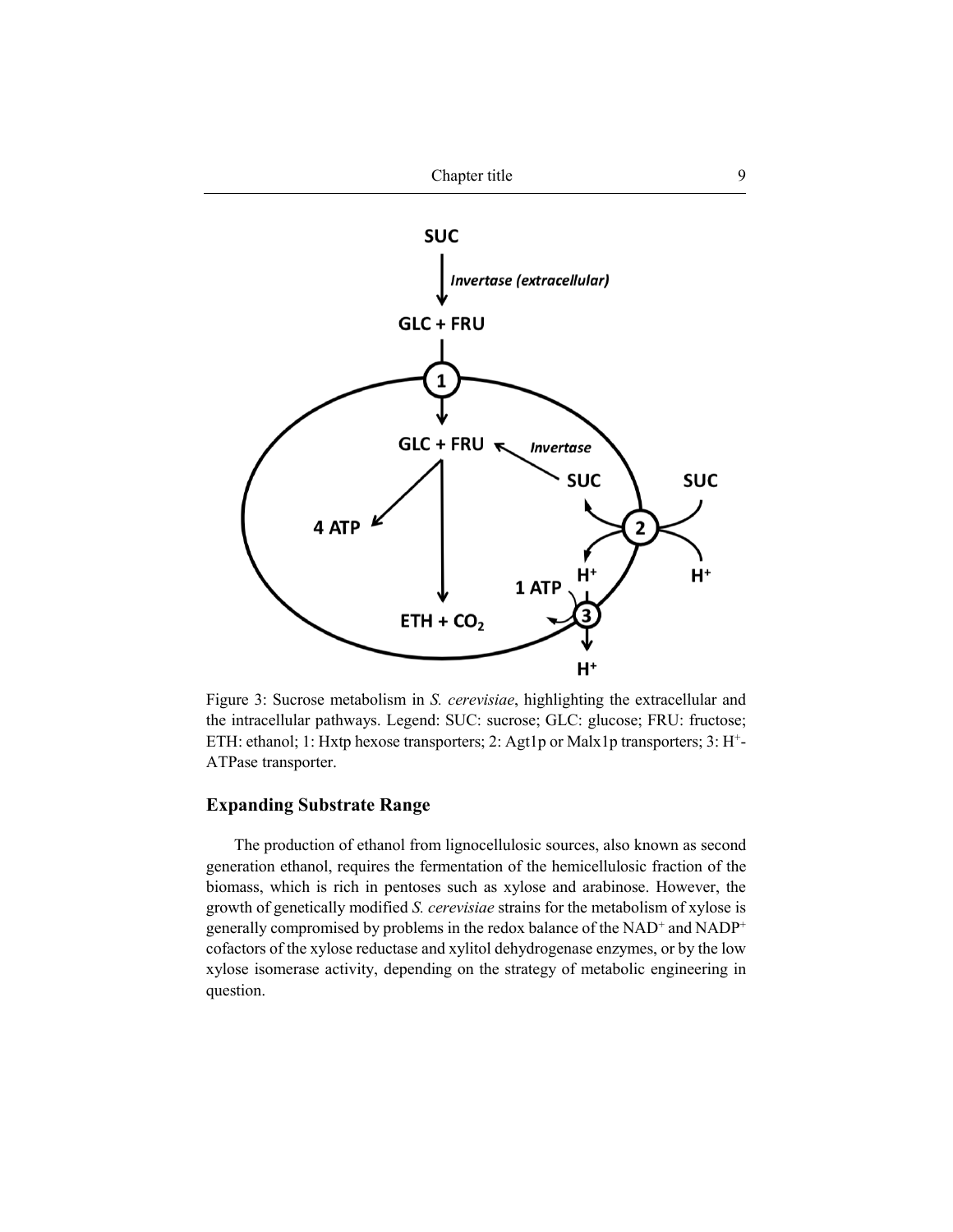In this context, Sonderegger and Sauer (2003) demonstrated the application of evolutionary engineering to select for a strain of *S. cerevisiae* capable of growing in xylose under anaerobic conditions. In this case, a recombinant line (expressing the xylose reductase and xylitol dehydrogenase enzymes), capable of efficiently growing xylose under aerobic conditions, was slowly adapted in a chemostat to grow under microaerobic conditions, and then subjected to the situation of anaerobiosis. This procedure, which totalled 260 generations of selection, is a strong indication that multiple mutations were necessary to obtain this new phenotype.

Kuyper et al. (2004) and Kuyper et al. (2005) demonstrated the possibility of using metabolic engineering strategies associated with evolutionary engineering to obtain a strain of *S. cerevisiae* capable of efficiently converting xylose into ethanol. In this instance, a line expressing the enzyme xylose isomerase was submitted to serial transfers in medium containing xylose as the only carbon source. Subsequently, in a repeated batch regime, another stage of evolutionary engineering was started, under increasing conditions of oxygen limitation, until the point of full anaerobiosis. At the end of this selection, a mutant capable of growing in xylose under strict anaerobic conditions was obtained.

These examples demonstrate the applicability of adaptive evolution strategies in generating new yeast strains with valuable characteristics for second generation bioethanol production.

## **Reduction of By-Product Formation**

Under anaerobic conditions, the growth of the yeast used in the production of biofuels is accompanied by the formation of glycerol, which results in a decrease in substrate conversion to ethanol and lower fermentation yield. However, formation of glycerol is essential to reoxidize excess NADH formed during cell growth and also to protect cells from osmotic stress, which are common in industrial processes.

In a promising example,  $CO<sub>2</sub>$  was used as the final electron acceptor generated in biomass biosynthesis reactions, as an alternative to glycerol (Guadalupe-Medina et al. 2013). In this instance, atmospheric  $CO<sub>2</sub>$  was reduced to ethanol through the insertion of two plant genes, responsible for the synthesis of two enzymes of the Calvin Cycle, phosphoribuloquinase and Rubisco. This strategy resulted in a 90% reduction in glycerol formation and a 10% increase in ethanol yield.

Another very interesting example, with proven effectiveness for industrial application, is the case of the SucraMax<sup>TM</sup> yeast strain (Argyros & Stonehouse, 2017), developed by Lallemand/Mascoma. The strain is claimed to reduce glycerol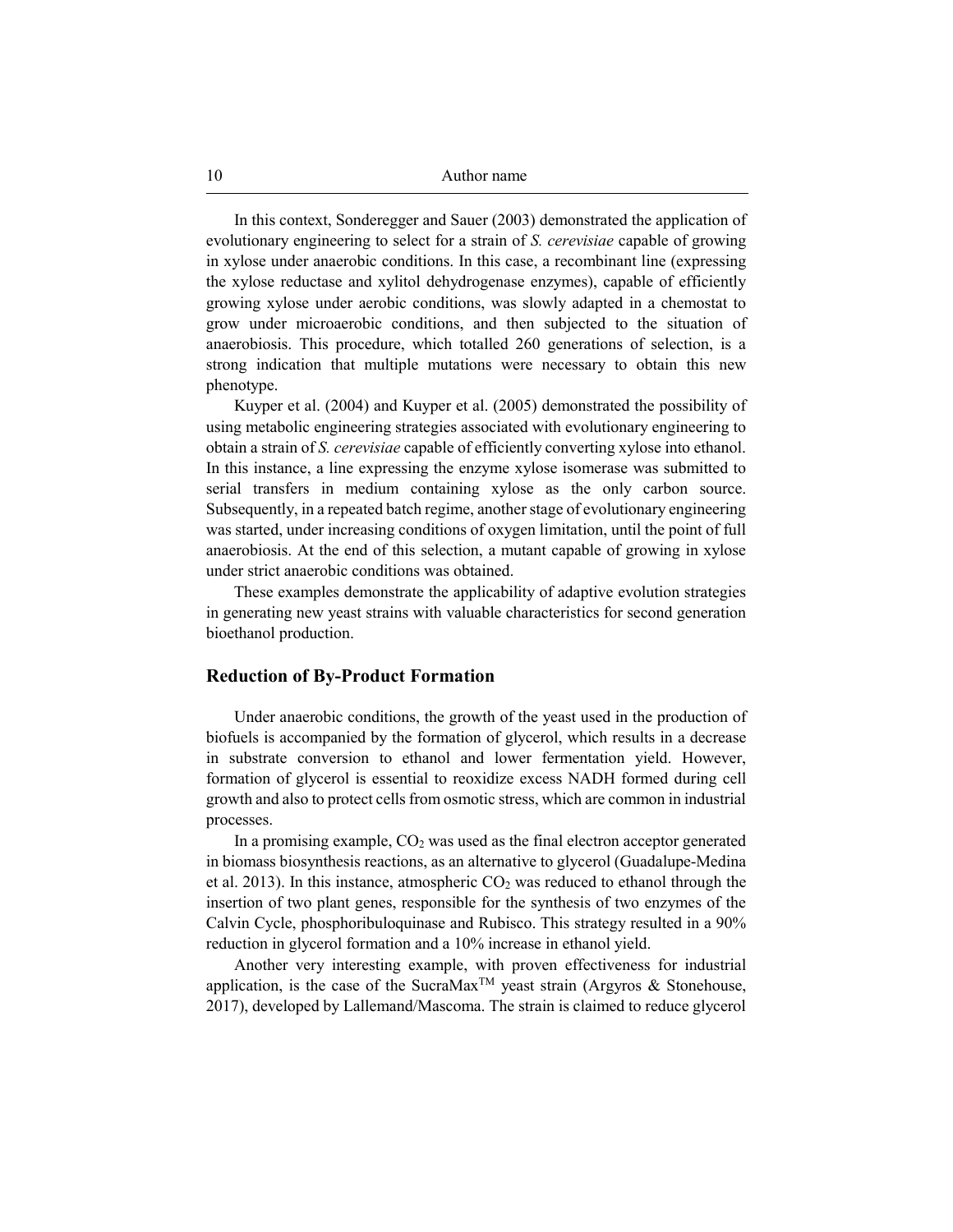by-product formation between 20-30% in sugarcane-based fermentations. Furthermore, ethanol yield is also claimed to increase by 2-3% compared to regular strain fermentations.

For corn-based fermentation, the same company has developed another yeast strain named TransFerm®. This strain is able to secret a glucoamylase (GA) and thus reduces the amount of purchased enzyme addition (Argyros & Stonehouse, 2017). To illustrate the potential benefits of this strategy, a large corn ethanol plant typically spends more than US\$ 1 million on purchased glucoamylase in a single year. This strategy has been followed, and further developed by other companies, such as Novozymes, Lesaffre and Global Yeast.

During industrial strain development for ethanol production, several important parameters should be considered when developing new strains. For example, in the case of sugarcane- and corn-based fermentations, it is of paramount importance to compare strains on a representative industrial feedstock. Tests could then be conducted in vessels that do not allow oxygen to enter the system once the fermentation has started. Importantly, the scalability of yeast biomass production needed to supply industry demand has to taken into account during strain selection.

## **THE ETHANOL PLANT AS A BIOREFINERY**

Ethanol production can offer new economic opportunities in terms of lessening dependence on energy imports, especially for developing countries. Nevertheless, the origin of the raw materials used for its production should be sustainable and must not threaten biodiversity or food security (Walker 2011). In this respect, cereal crops are not the most suitable alternatives, since they may compete with global food requirements. Sugarcane and other grasses, on the other hand, do not bring such issues, but are of limited capacity to meet an envisaged dramatic increase in bioethanol production for the years to come. Consequently, the future for bioethanol lies in exploiting lignocellulosic residues, comprised of raw materials generated from agriculture, industry and forestry activities (Walker 2011).

Microbial cell factories may be used to produce biofuels and so replace hydrocarbons with renewable biomass (Zhou, Kerkhoven, and Nielsen 2018). The development of these cell factories will benefit from metabolic engineering strategies that have been developed in the recent past or are still under development. This is mainly because there is still a great lack of knowledge about how their metabolism is regulated. Microbial cells have evolved to grow and survive within their natural habitats. When these cells are modified in order to employ them in an industrial biotechnological process, several complex cellular factors come into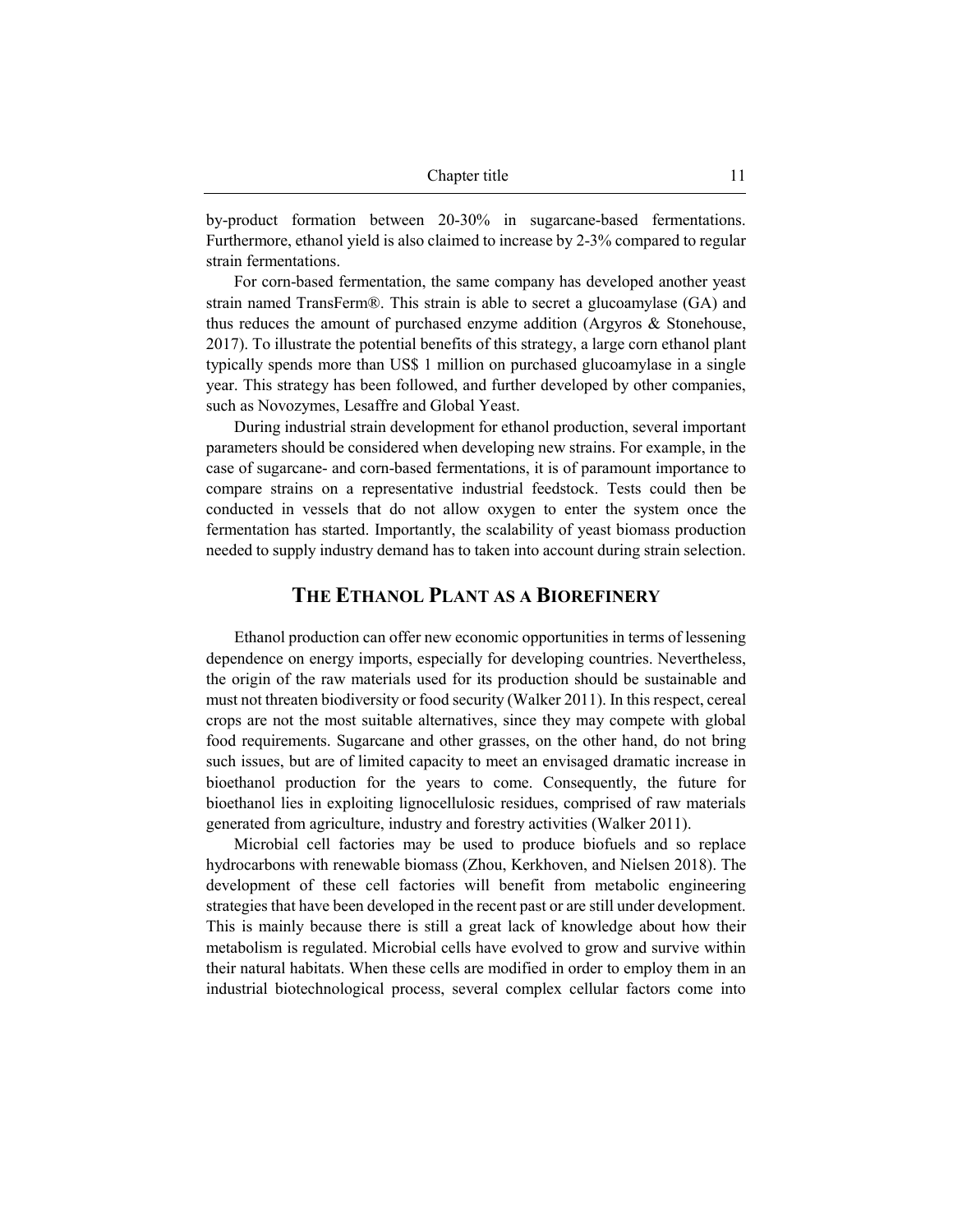play, which often act against the establishment of the phenotype sought by the strategy of metabolic engineering.

Many of the current applications and studies are still based on a few microbial species, especially the bacterium Escherichia coli and the yeast *S. cerevisiae*. The prospect is that other cell factories will become the target of metabolic engineering with increasing frequency, especially exploring characteristics important for industrial applications, such as tolerance to extremes of pH or temperature.

As knowledge about the cellular systems used in metabolic engineering advances and is deposited and organized in public databases on the internet, the process of modifying a given cell for a biotechnological application should become increasingly prevalent. The use of computational algorithms, machine learning and big data interpretation for the integration of all the information available will be increasingly important. Thus, Systems Biology and Synthetic Biology certainly have and will play a key role in these activities, including the possibility of synthesizing entire molecules of DNA in vitro and, perhaps, we will eventually reach the first fully synthetic cell (see Section "THE POWER OF SYNTHETIC BIOLOGY").

# **FIGHTING WITH BACTERIAL CONTAMINANTS DURING ETHANOL PRODUCTION**

Fuel ethanol fermentation is one of the largest industrial biotechnological processes in the world. However, in view of the nature of the process and the large volumes processed, aseptic conditions are never achieved. Therefore, bacterial contamination is a concurrent problem in industrial fermentations. This is regarded as a major drawback that deviates sugars away from ethanol formation and lead to detrimental effects upon yeast fermentative performance, such as reduced ethanol yield, yeast cell flocculation, and low yeast viability (de Oliva-Neto and Yokoya 1994; Narendranath et al. 1997; Bayrock and Ingledew 2004; Basso et al. 2014; Rich et al. 2018).

Bacterial contaminants found during ethanol fermentation comprise mainly lactic acid bacteria (LAB) (Narendranath et al. 1997; Lucena et al. 2010), probably because of their higher tolerance towards acidic pH and ethanol titres when compared to other microorganisms (Kandler 1983; Skinner and Leathers 2004). Studies that investigated the identity of these contaminants during yeast fermentation in Brazilian ethanol plants found that *Lactobacillus* spp. was the most abundant genus (Lucena et al. 2010). In the case of cereal-based fermentations, such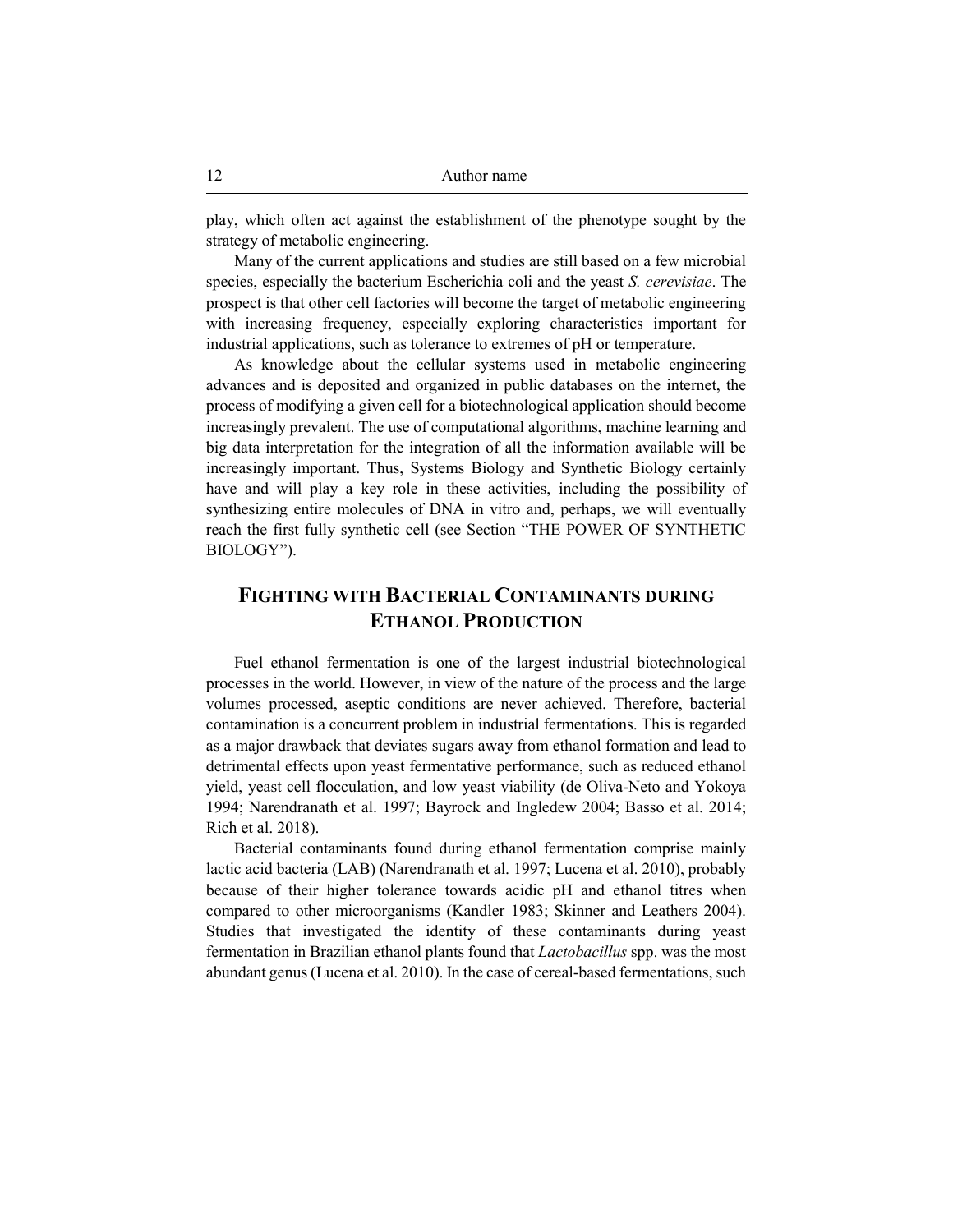| Chapter title |  |
|---------------|--|
|               |  |

as corn ethanol, the major contaminants are also *Lactobacillus* strains (Narendranath et al. 1997; Walker and Walker 2018).

Contaminating lactic acid bacteria are traditionally classified in two major metabolic sub-groups according to the pathway used to metabolize hexose sugars: homo- and heterofermentative (Kandler 1983). In general, bacteria isolates from industrial fermented sugarcane substrates have shown to include both types (Costa et al. 2008).

Homofermentative bacteria catabolize hexoses via the so-called Embden-Meyerhof-Parnas (EMP) pathway, in which 1 mol of hexose results in the formation of 2 mol of lactic acid and 2 mol of ATP. In comparison, another pathway is active in heterofermentative bacteria: the 6-phosphogluconate/phosphoketolase (6- PG/PK) pathway (Kandler, 1983). In this case, hexoses are converted to equimolar amounts of lactic acid, ethanol or acetate, and carbon dioxide, yielding 1 mol of ATP per mol of hexose fermented (Axelsson et al. 1993; Cogan and Jordan 1994). With the conversion of acetyl phosphate to acetate instead of ethanol, an additional ATP can be produced. Then, regeneration of surplus  $NAD<sup>+</sup>$  must be achieved by an alternative electron acceptor. Under aerobic conditions, oxygen may serve as the electron acceptor (Cogan and Jordan 1994), but under anaerobic or even oxygenlimited conditions, fructose is reduced to mannitol, serving as an electron sink (von Weymarn, Hujanen, and Leisola 2002). There is also a third classification group that, differently from the homofermentative strains that cannot metabolize pentose sugars, can ferment these sugars using an inducible phosphoketolase pathway, producing lactate and acetate (Kang, Korber, and Tanaka 2013).

## **Modulating the Bacterial Microbiome in the Ethanol Industry**

To tackle the issue of bacterial contamination during ethanol fermentation and to avoid the emergence of bacterial resistant strains due to antibiotic usage, novel antimicrobial strategies are appearing in the horizon of ethanol distilleries. One such interesting example is the modulation of the bacterial microbiome in the ethanol plant.

Rich et al. (2018) identified a group of 26 LAB strains, previously isolated from corn ethanol plants, which restored the ethanol yield that was hampered by the presence of *L. fermentum* to the level of that without contamination. The beneficial bacterial strains were *L. plantarum*, *L. casei* and *L. pontis*, and the benefit was strain-specific. It is believed that specific bacterial cell-cell antagonism is governed by the production of small peptides, such as bacteriocins. However, this strategy remains to be tested in industrial scale sugarcane-based fermentations.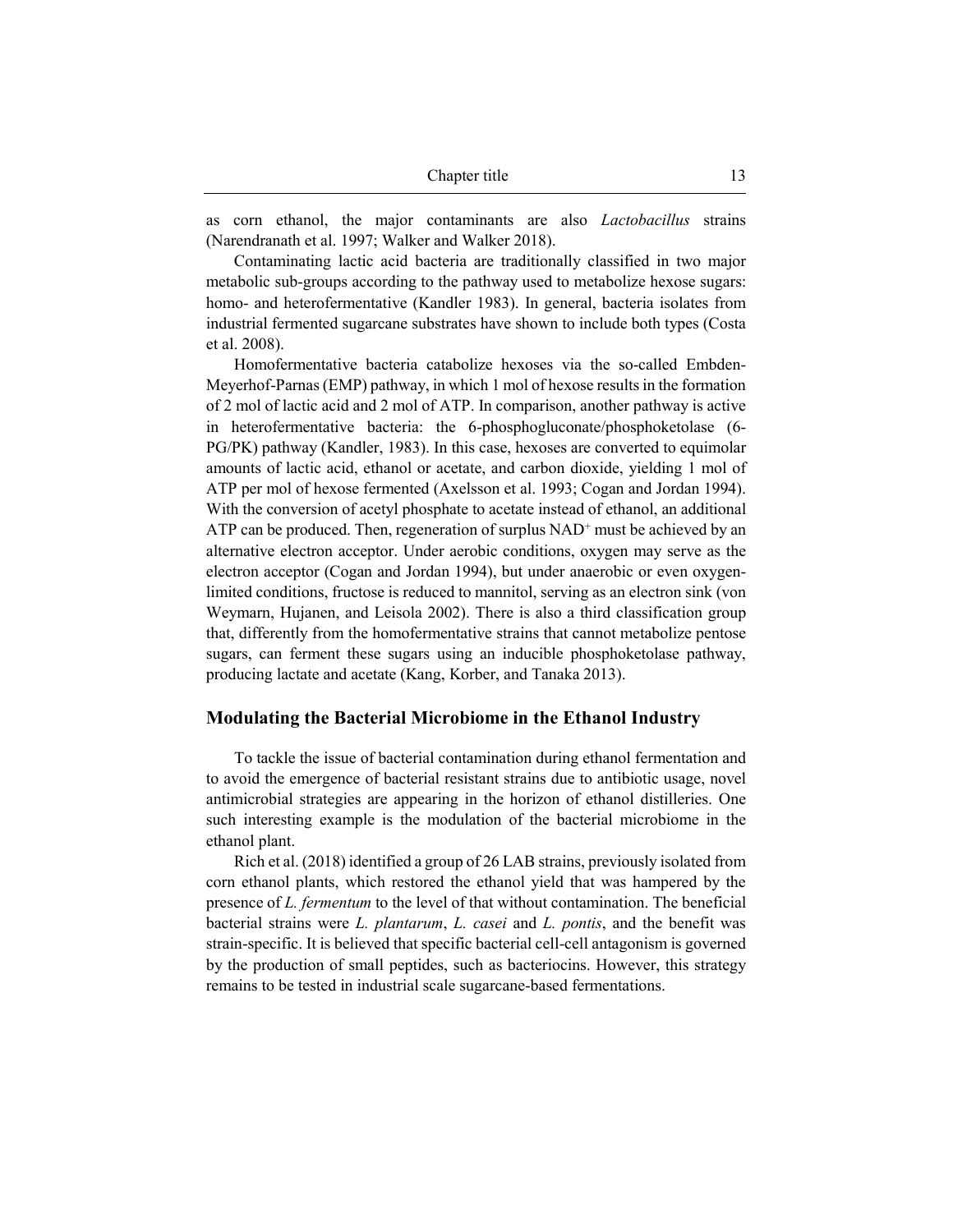## **HOW TO FIND THE YEASTS OF TOMORROW**

As mentioned in Section "CHALLENGES AND PERSPECTIVES IN FIRST GENERATION ETHANOL", it is expected that the fuel ethanol production industry will continue to grow, especially sugarcane-based bioprocesses. One of the reasons for this efficiency is the biochemical evidence that near 93% of fermented sugar free-energy still remains in the produced ethanol molecule. Yeast cells therefore charge only 7% of the available energy for in the process of converting sugar into a liquid fuel. These figures testify to just how efficient this bioprocess is for fuel production.

The 1G ethanol production process, at least in Brazil, is experiencing changes in the feedstock itself. The recently introduced sugarcane mechanical harvesting method has resulted in increasing levels of polysaccharides (starch), aconitic acid and phenolic compounds in molasses. This is because tips and leaves of sugar cane are also collected during mechanical harvesting. Aside from the inhibitory effects of phenolic compounds, and perhaps aconitic acid, these compounds require a more intensive chemical treatment of cane juice to remove colour during crystal sucrose production, leaving more residual compounds in the yeast substrate (molasses).

Musts prepared entirely with molasses exhibit some toxic effects to yeast, especially during the process of reusing yeast. Only a few strains with desirable tolerance are available, although these are unsuitable for many distilleries as few distilleries operate under high- gravity fermentation conditions.

Where can we find these new robust yeast strains? To answer this question, laboratory improvement of strains by hybridisation followed by selection and adaptive evolution have previously been performed, but such strains are still under laboratory evaluation (Basso, 2015). On the other hand, some distilleries have been operating for several years with high ethanol titres and musts entirely formulated with molasses. Karyotyping and other molecular tools has revealed yeast population of indigenous strains replacing the starter yeast strain. These recent observations follow the same trend documented more than two decades ago, when more robust strains in relation to the starter strains were selected from the industrial process (Basso et al. 2008).

It is evident that the great biodiversity of indigenous yeasts found in fermentation vats are continuously propagating during cell recycling. Two fermentation cycles per day during a season of 200-250 days allow for ca. 60-70 generations, where adapted strains can evolve and be selected. Therefore, searching for prevalent and persistent strains in industrial environments seems to be an efficient approach to select for desirable strains with multi-tolerant traits.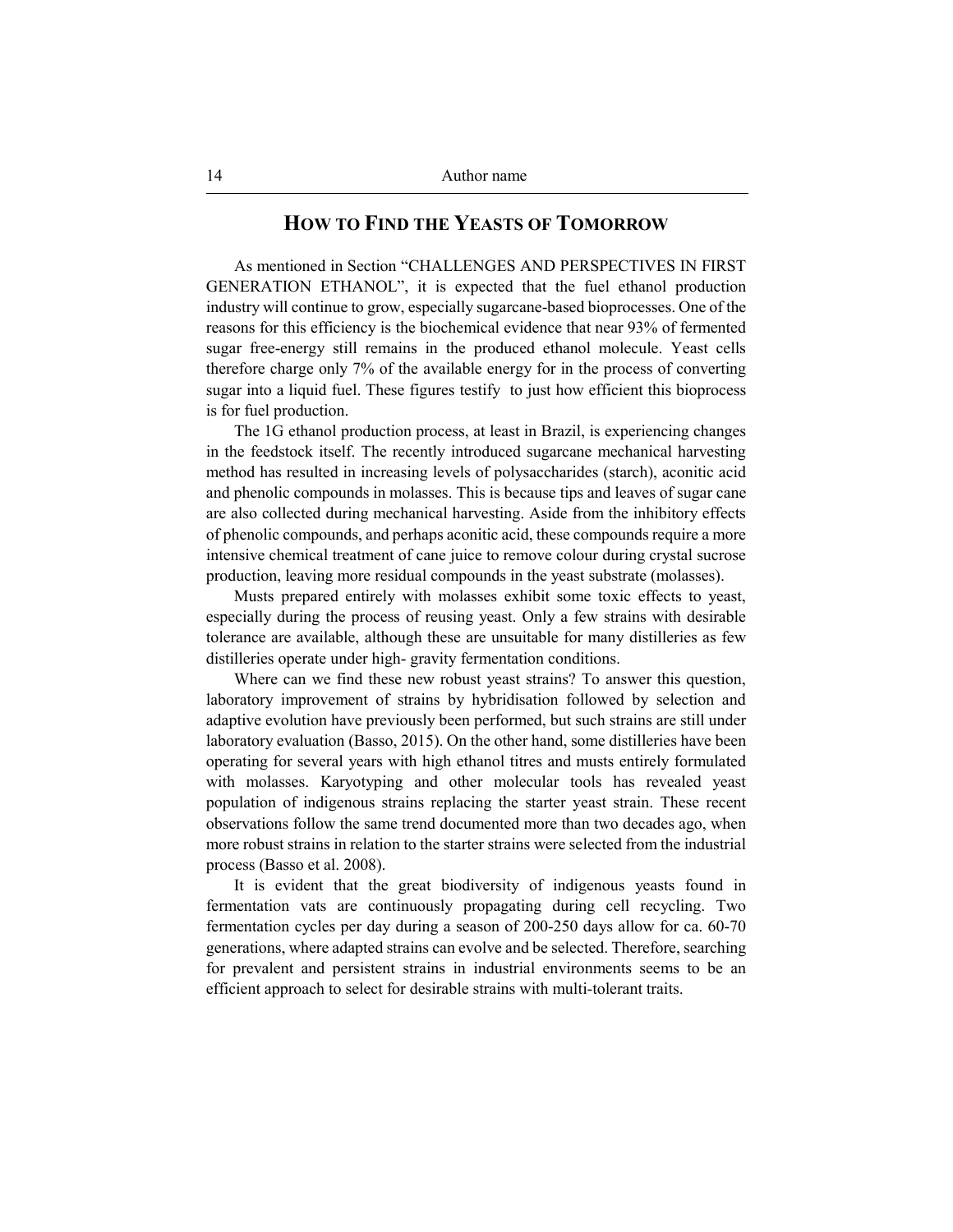| Chapter title |  |
|---------------|--|
|               |  |

But again, the Brazilian industrial process can provide a remarkable contribution. Indeed, an ongoing experiment in a Brazilian distillery (São Luiz Mill, São Paulo State), operating for many years with  $11-12\%$  (v/v) ethanol and using vigorous agitation and molasses substrate, was able to finalize fermentation within a record time of 4 hours, operating under cell recycling in a continuous process. Under such unusual physiological conditions, dominant strains were isolated and showed to be more tolerant and with higher fermentation rates than the (replaced) starter strain (CAT-1). This short fermentation time was possible due to the use of fast fermenting strains and intensive agitation, and it could significantly contribute to an increase in productivity and reduction in equipment costs (such as increasing production capacity) (Cunha, Zimak and Basso, unpublished results).

In another occasion, isolated strains presenting very high sugar consumption rates (in a fed-batch process) were able to sustain very low sugar levels during must feeding. In both cases an additional benefit is expected: attenuation of bacterial growth due to improved competition by the yeast strain to the same substrate.

In these cases (as observed two decades ago), the improved strains evolved in the fermentation vats under conditions established by the distillery. The laboratory task was then to identify suitable strains, access their physiological and technological traits, and evaluate their fermentation capability in the following seasons. As physiological conditions are rather unique to each distillery, selected strains are likely to adapt for each individual distillery.

## **THE POWER OF SYNTHETIC BIOLOGY**

#### **Introduction**

Synthetic biology is an emerging field of research with excellent potential to improve bioethanol production from renewable sources. A significant and ongoing reduction in the cost of synthesising DNA, as well as corresponding advances in supporting technologies, have driven developments in this field over the past two decades (Cameron, Bashor, and Collins 2014). These new capabilities have enabled the design and construction of multiple synthetic genes, pathways and even entire genomes (Gibson et al. 2010).

The overall goal of synthetic biology is to improve predictive capacity and reconcile complexity in biological systems; and, ultimately, introduce new-tonature gain-of-function. Although no consensus exists in terms of definition (Calvert 2010; Rodrigues and Rodrigues 2017), the field of synthetic biology may be broadly described as the engineering of biology, incorporating concepts such as modularity, standardisation, automation, hierarchies of abstraction, robustness and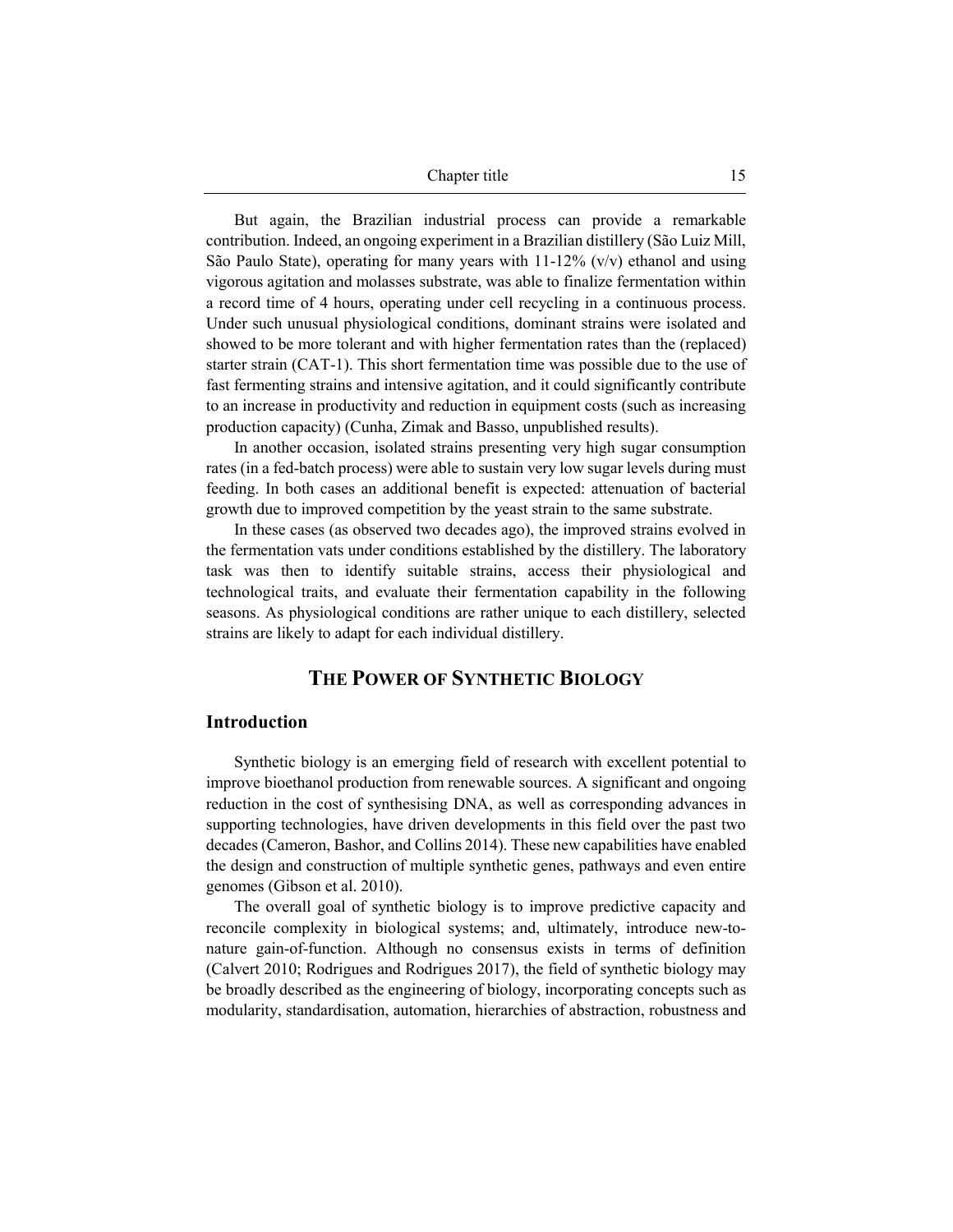orthogonality (Giese et al. 2013; Rodrigues and Rodrigues 2017). These approaches, coupled with the development of new enabling technologies, distinguish synthetic biology from genetic engineering, and have ultimately advanced our ability to translate an idea into a product with real-world potential (Figure 4).



Figure 4: Synthetic biology applies rational engineering principles at the molecular level. New technologies and approaches have enabled researchers to look beyond the traditional 'tinkering'-based approaches of genetic engineering, and significantly reduce the amount of time required to translate an idea into a product or application. These approaches are commonly based on the Design-Build-Test- (Learn) cycle. Reproduced with permission from Walker and Pretorius (2018).

## **Engineering** *S. cerevisiae* **for Bioethanol Production**

In the context of bioethanol production, synthetic biology research focuses on the yeast, *S. cerevisiae*. Aside from existing industrial benefits such as stress tolerance and a natural propensity to produce ethanol; *S. cerevisiae* has a wellunderstood physiology, powerful homologous recombination machinery and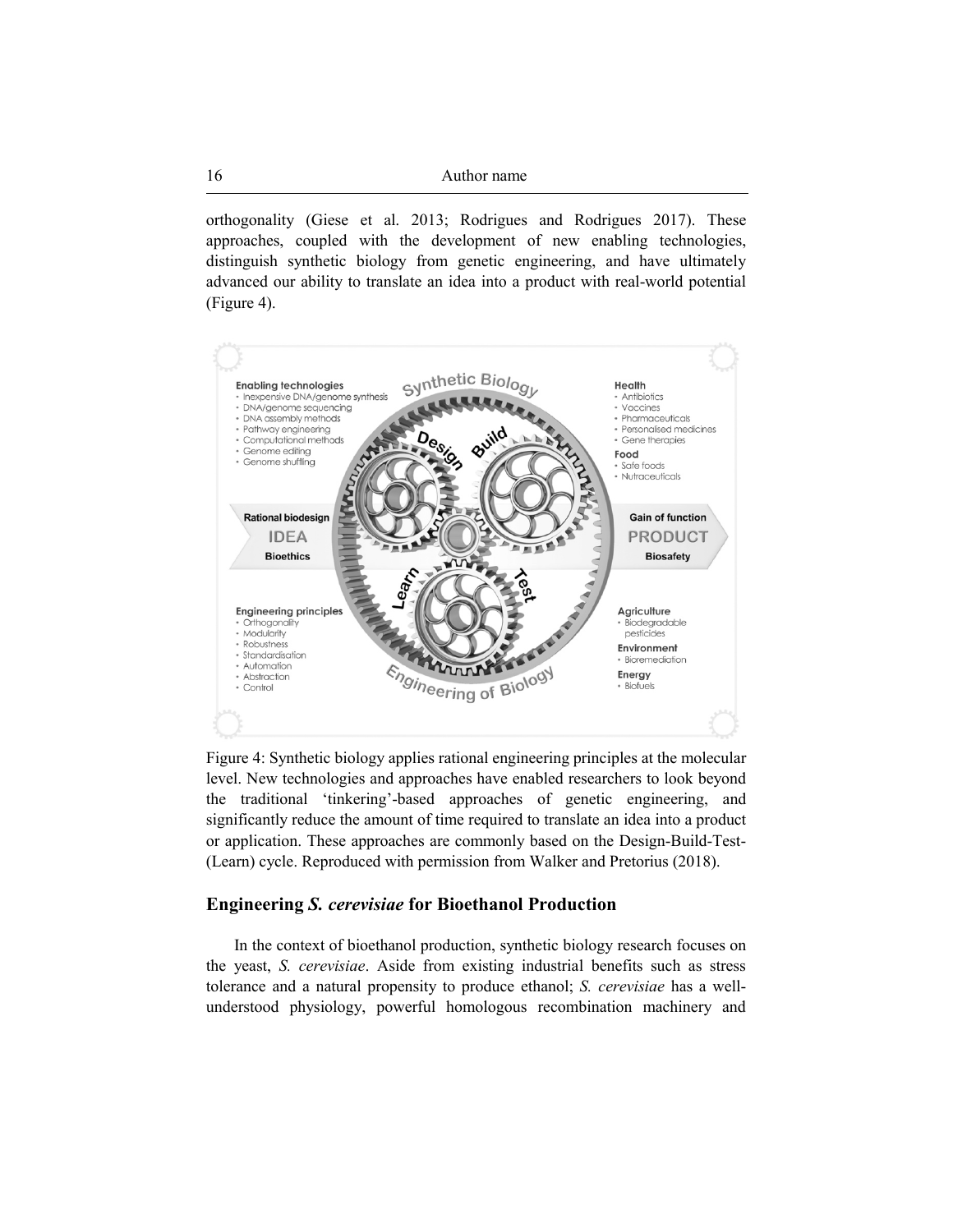accompanying collection of genetic tools. For further information, (Liu, Zhang, and Nielsen 2019) review the synthetic biology of yeast in general and (Tsai et al. 2015) describe its applications for biofuel production.

New tools include precise genome editing techniques, such as the CRISPR-Cas9 (Clustered Regularly Interspaced Short Palindromic Repeats-CRISPRassociated protein-9 nuclease) system, which may be used to precisely alter, remove or insert genes. CRISPR-Cas9 may also be used to introduce whole metabolic pathways (Stovicek, Borodina, and Forster 2015; Stovicek, Holkenbrink, and Borodina 2017), and simultaneously alter, or introduce, multiple genes in a multiplexed manner (Horwitz et al. 2015). CRISPR-Cas9 editing is simple to perform, inexpensive, and has the advantage of allowing the simultaneous modification of multiple copies of the same chromosome in aneuploid or polyploid industrial yeast strains.

Recent examples of CRISPR-Cas9 include the modification of a polyploid industrial strain to introduce a xylose pathway for the improved production of ethanol from cellulose hydrosylates (Lee et al. 2017). In this instance, an NADH oxidase enzyme from Lactococcus lactis was introduced to overcome a redox imbalance resulting in xylitol accumulation. CRISPR-Cas9 has also been performed in an automated manner to systematically introduce modifications to the *S. cerevisiae* genome, leading to improvements in acetic acid tolerance (automated multiplex genome-scale engineering in yeast; (Si et al. 2017)). Furthermore, CRISPR-Cas9 may be applied to introduce alterations to genes conferring industrially-important traits. This can be performed by applying pooled-segregant whole-genome sequence analysis to identify the causative alterations associated with improved ethanol, temperature and acetic acid tolerance (Deparis et al. 2017).

#### **Yeast 2.0**

Advances in de novo DNA synthesis have led to projects with increasing scope and ambition. The Sc2.0 (*S. cerevisiae* version 2.0) project currently lies at the forefront of eukaryotic synthetic biology, and is undertaking rapid progress towards the complete construction of the world's-first synthetic eukaryote genome (Pretorius and Boeke 2018). Significant design alterations include the introduction of specialised LoxPSym sites throughout the genome, enabling an inducible system called SCRaMbLE (Synthetic Chromosome Recombination and Modification by LoxP-mediated Evolution) to re-arrange the genome into unique variations. SCRaMbLE may be applied to generate a cell population with theoretically a nearinfinite number of genome permutations (Shen et al. 2016), providing researchers with a tool to improve our understanding of the genetic complexity associated with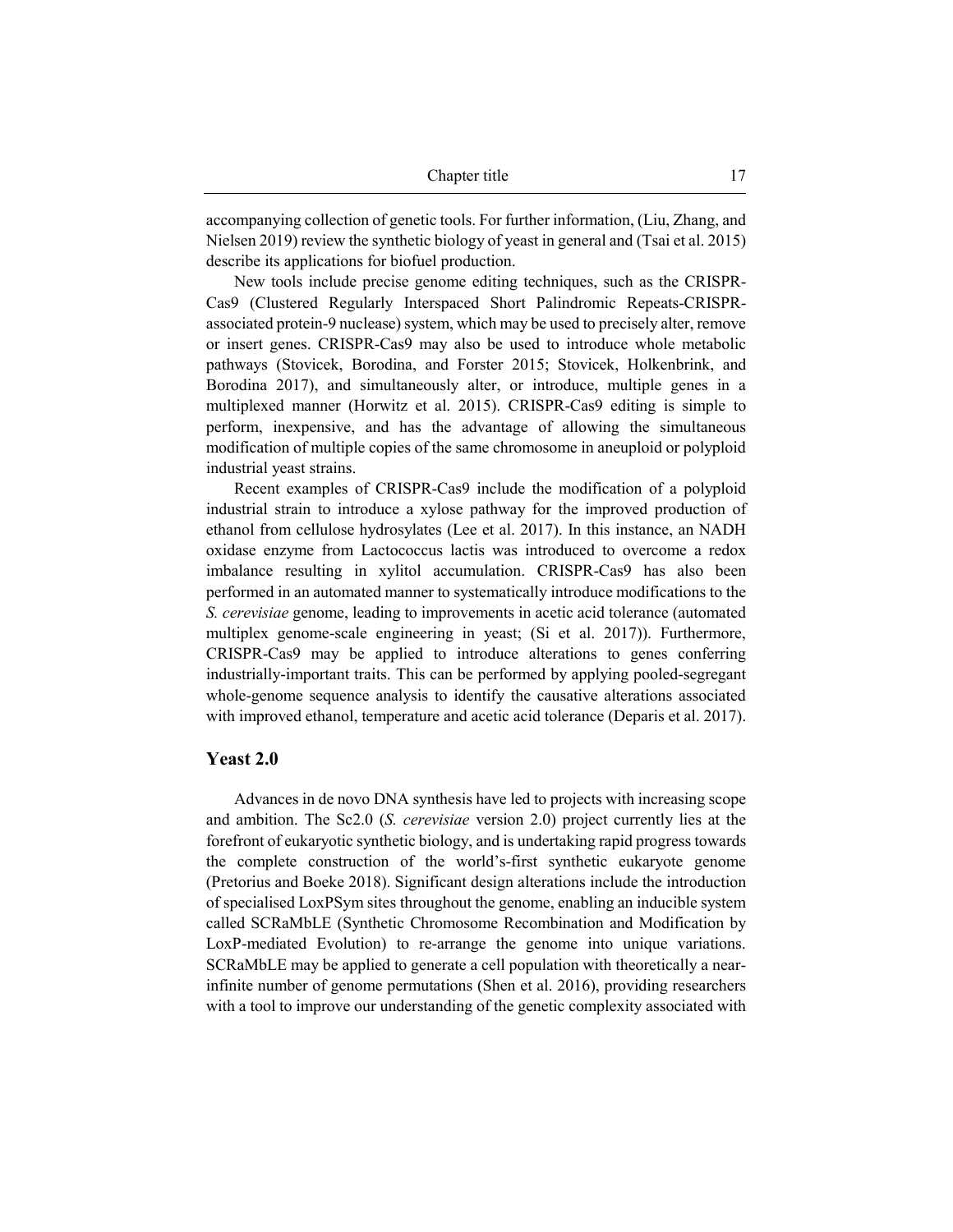improved yeast strain phenotypes. For example, (Blount et al. 2018) employed SCRaMbLE to improve growth on xylose, revealing potential non-intuitive solutions to intracellular redox balance. Furthermore, SCRaMbLE may be used to improve cellular fitness in response to industrial stressors such as heat, ethanol and acetic acid (Luo et al. 2018).

#### **Lignocellulose Processing**

It remains a significant challenge to produce high yields of ethanol from lignocelluose following its biological conversion into fermentable substrates. Despite this challenge, improvements to lignocellulose bioprocessing is a major focus of research in synthetic biology. One advantage includes the rapid design and DNA synthesis of modular, codon-optimised biological parts (genes) which may be recovered from any organism of choice. A large library of these biological parts may then be rapidly tested to identify the optimal individual gene, or combination of genes, for improved biomass degradation and solvent tolerance (French 2009). Furthermore, it may also be advantageous to combine both synthetic biology and metabolic engineering approaches for lignocellulose processing. (Wei et al. 2015) demonstrated the introduction of both a hexose and pentose fermentation pathway and an acetic acid reduction pathway into *S. cerevisiae* for substrate co-utilisation (Wei et al. 2015). This approach led to higher biomass utilisation and substantially higher yield compared to control strains.

An interesting trend in recent years has been to tether pathway enzymes to the yeast cell surface. Engineering of the cell surface for improved consolidated bioprocessing was reviewed by Chen (2017) and Hasunuma and Kondo (2012). In one example, the attachment of four cellulose degrading enzymes onto the yeast cell surface was shown to improve production of bioethanol directly from rice straw (Liu et al. 2016). Yields were later improved by altering the ratio of cellulases combined with a novel screening strategy (Liu et al. 2017). Furthermore, (S. L. Tsai, Goyal, and Chen 2010) applied a synthetic cellular consortia of four different yeast strain variants expressing a minicellulosome on the cell surface to convert cellulose to ethanol. This synthetic biology approach achieved an ethanol yield corresponding to 93% of the theoretical maximum. Finally, the tethering of a phytase to the yeast cell surface was also shown to reduce the environmentallydamaging phytate phosphorus and improve the rate of yeast cell growth (Chen et al. 2016).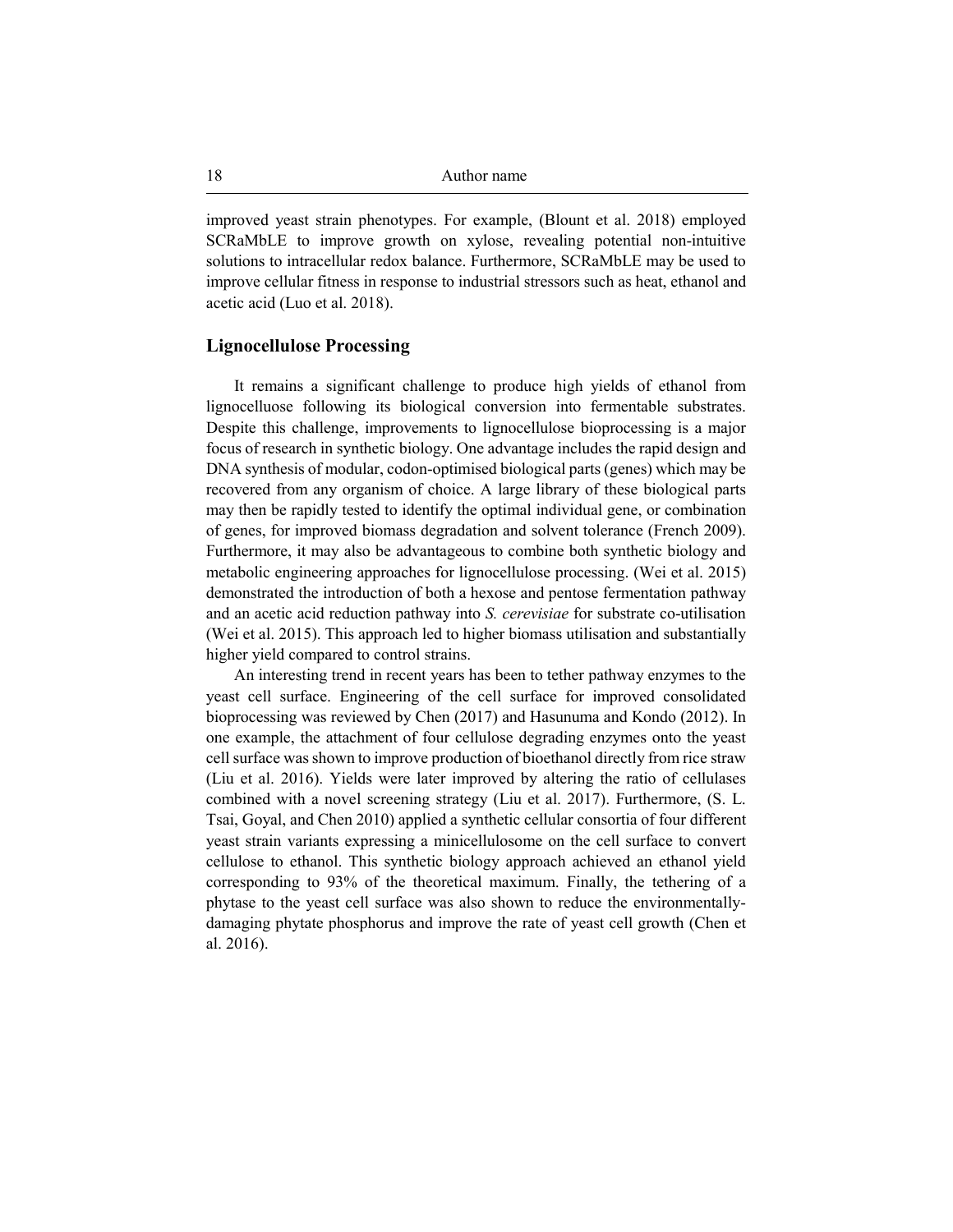## **The Future of Synthetic Biology: Thinking Outside the Bioethanol Box**

The field of synthetic biology is still very much in relative infancy and so it is difficult to predict the state-of-the-art in the years ahead. It's unclear if synthetic biology will provide a singular 'magic bullet' to improve bioethanol production, and so a combination of metabolic engineering, directed evolution and synthetic biology approaches may be required. However, synthetic biology will likely be key to unlocking unexpected research avenues and will provide new technological solutions in the years to come.

The synthetic biology toolbox and approaches used are constantly evolving. For example, the compartmentalisation of metabolic pathways in synthetic organelles may be one strategy to maximise local substrate concentration, sequester toxic products and create unique biochemical environments (Lau et al. 2018). Furthermore, the refactoring of entire metabolic systems with improved variants may lead to more energy-efficient yeast strains (Kuijpers et al. 2016). Finally, the Yeast 2.0 project lends weight to the intriguing notion that it may be possible to 'print' synthetic chromosomes with defined characteristics in future.

Despite the proven benefits of the *S. cerevisiae* workhorse, there is also potential in the field of synthetic biology to engineer "non-standard" organisms. These organisms often display beneficial characteristics, such as exceptional thermotolerance and rapid growth of the yeast *Kluyveromyces marxianus* (even up to a reported 50oC on xylose-rich hydrolysate (Kumar et al. 2015)) to the broad substrate range and high secretion capacity of *Kluyveromyces lactis* and *Pichia pastoris* (Syn. *Komagataella phaffii*) (Gellissen et al. 2005). Despite inefficient homologous recombination and the oxygen requirement of Crabtree-negative yeast, new tools are being developed to engineer such strains (Wagner and Alper 2016). The use of synthetic biology and metabolic engineering approaches for nonconventional yeasts in biofuel production has been reviewed previously (Madhavan et al. 2017).

Future work may also be applied to feedstock material, such as developing plants with reduced lignin content (Rodrigues and Rodrigues 2017). Furthermore, it may be possible to increase the yield of plant biomass for first-generation and second-generation biofuels. By applying synthetic biology approaches, (South et al. 2019) recently reported the introduction of a metabolic pathway into a transgenic tobacco plant line, ultimately boosting productivity by 40%. It is easy to envision future transgenic crops with a significantly improved capacity for photosynthesis and resulting ethanol yield.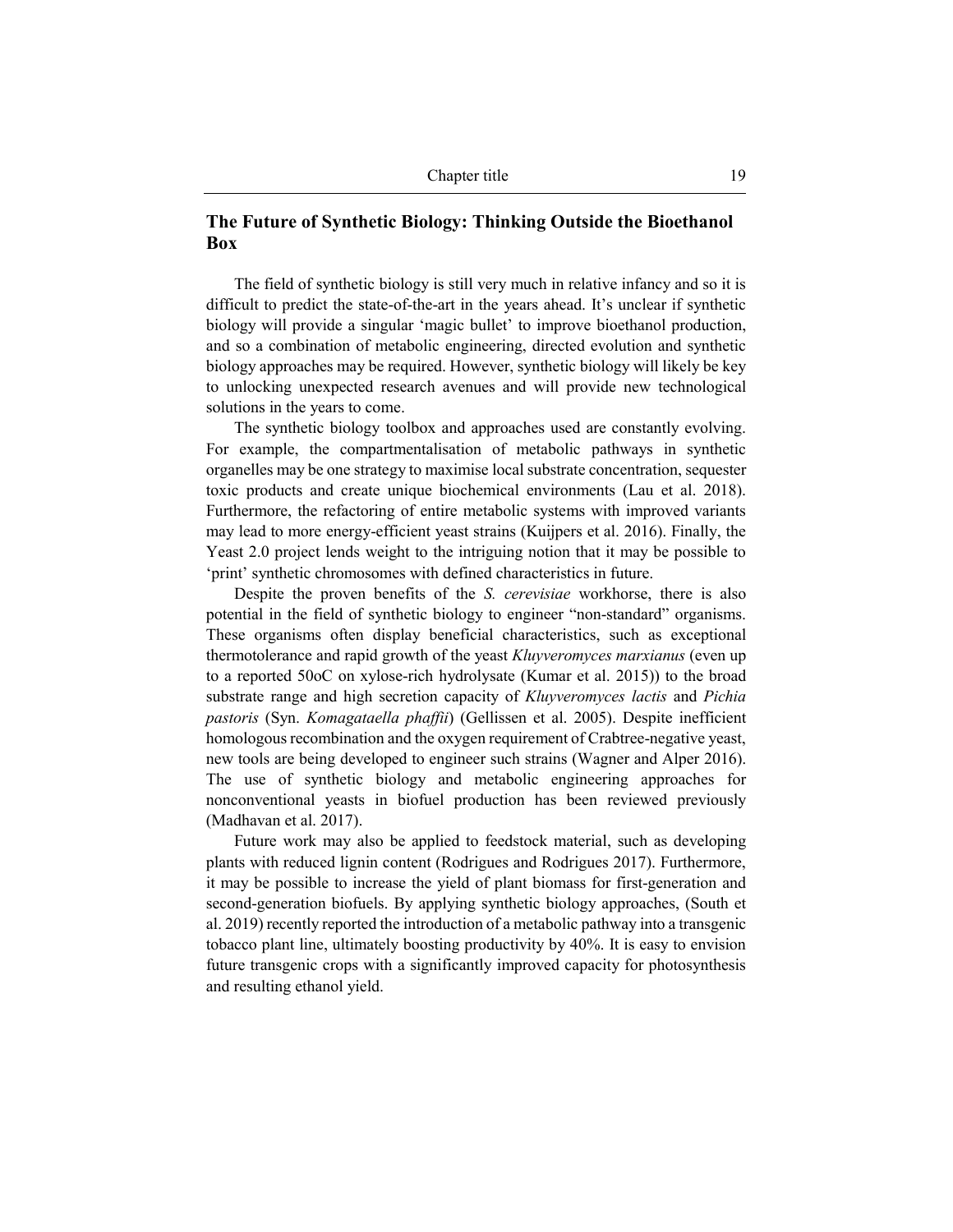Synthetic biology must still address and overcome numerous existing and future hurdles. These include the ongoing challenge of producing commerciallyviable ethanol yields from lignocellulose (Walker and Walker 2018), the stressors and burdens of scaling-up designer organisms to industrial fermentation and additional challenges such as the economics of algal bioethanol production (Jagadevan et al. 2018). Despite these considerations, the field of synthetic biology holds great promise and may well prove to be a disruptive technology in the years ahead.

## **CONCLUDING REMARKS**

Yeasts are considered the most important, and at the same time, the least understood player in ethanol production processes (Walker and Walker 2018). Particularly in sugar cane bioethanol plants, it is of paramount importance to control production of secondary fermentation metabolites (e.g., reduce glycerol biosynthesis) in order to increase sugar conversion yield and to improve glycolytic flux (Gombert and van Maris 2015). For second generation ethanol production, metabolic engineering is imperative to build strains of *S. cerevisiae* able to utilize xylose and arabinose as fast as hexose sugars (van Maris et al. 2006; Jansen et al. 2017).

It is now possible to obtain over 20% v/v ethanol in industrial fermentations with proper nutrients. However, if yeasts are stressed, stuck and sluggish fermentations can be encountered. It is thus essential for optimizing alcoholic fermentations to understand aspects of yeast cell physiology, particularly when exploiting lignocellulosic substrates for second-generation bioethanol production (Walker and Walker 2018).

Very importantly, in non-targeted strain improvement strategies (such as evolutionary engineering, strain hybridization, genome shuffling), it is crucial to maintain selective pressure on all relevant phenotypes of strain performance, to avoid trade-offs between sugar fermentation kinetics and/or stress robustness (Jansen et al. 2017; Demeke et al. 2013).

In spite of all challenges associated with ethanol production and the various limitations imposed by factors that affect yeast performance, many opportunities exist to improve this process (Table 2). For example, the enormous diversity of strains that evolve in the fermentation vessel of the characteristic recycle processes that operates in Brazilian plants constitutes a valuable source of new yeast varieties that have been, and will be, prospected in future to facilitate the continual improvement of industrial processes (Basso et al. 2008; Della-Bianca et al. 2013). In addition, many studies on the physiology, microbiology, and genetics of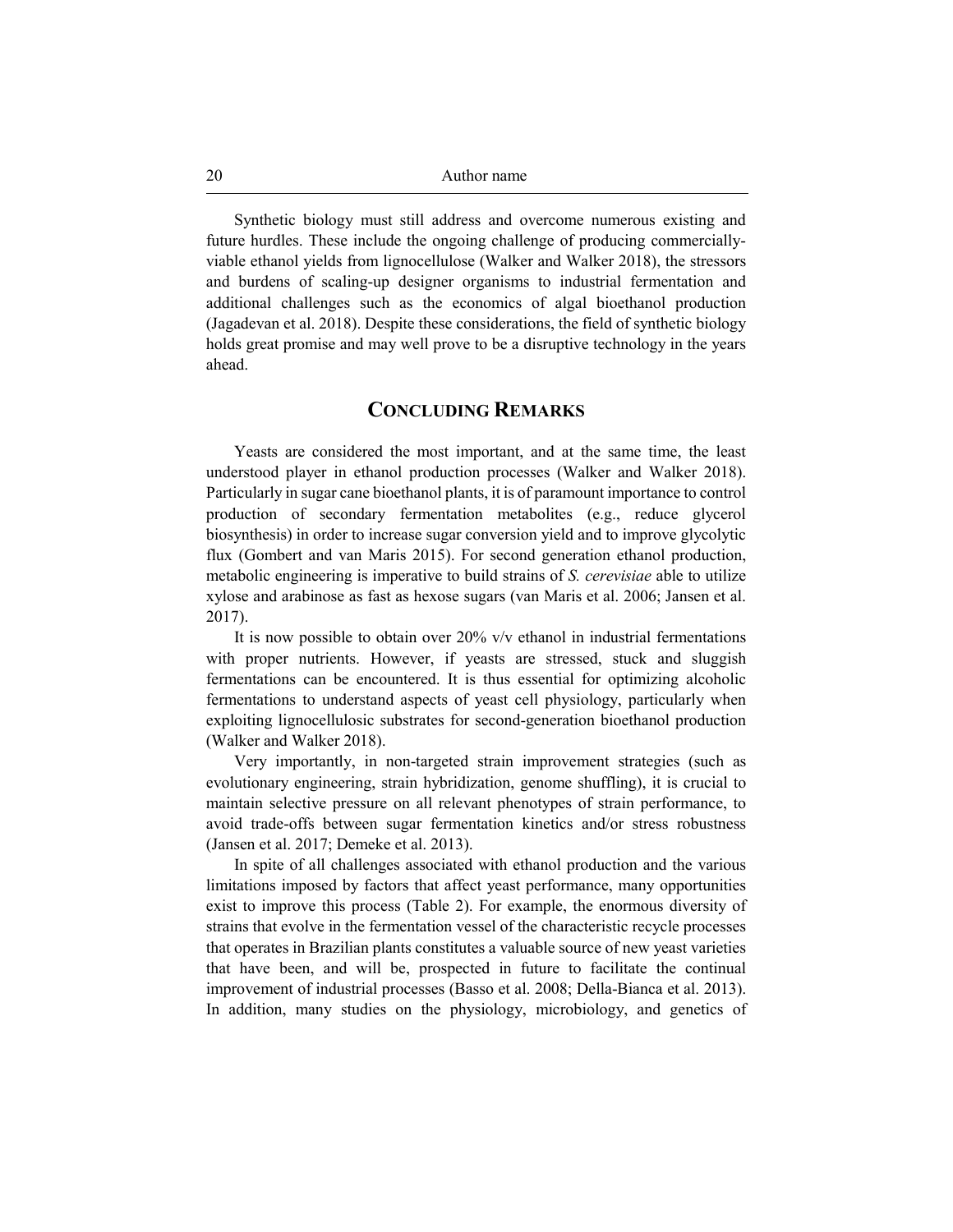| Chapter title |  |
|---------------|--|
|               |  |

microorganisms in Brazilian laboratories, will also provide information on the trophic relationships between yeasts and bacteria in the fermentation environment. Such research will undoubtedly enhance the underlying science that will lead to improved industrial ethanol production.

| <b>Improvement aspect</b>          | <b>Improvement strategies</b>                                               |
|------------------------------------|-----------------------------------------------------------------------------|
| Optimising yeast nutrition         | Control of nutrient bioavailability in                                      |
|                                    | feedstocks<br>industrial<br>for<br>yeast                                    |
|                                    | fermentations (sugar, nitrogen, vitamin                                     |
|                                    | and mineral sources). Adopt high-                                           |
|                                    | gravity fermentation processes<br>and                                       |
|                                    | inhibitory chemicals<br>reduce<br>from<br>fermentation<br>substrates.<br>2G |
|                                    | For<br>bioethanol, exploit GM yeast strains to                              |
|                                    |                                                                             |
|                                    | ferment pentose sugars.<br>Employ cell physiological approaches,            |
| Mitigating yeast stress            | including culture preconditioning, to                                       |
|                                    | minimize yeast stress caused by                                             |
|                                    | temperature, pH, osmotic pressure.                                          |
|                                    | saccharification<br>Simultaneous<br>and                                     |
|                                    | fermentations (SSF) can be employed                                         |
|                                    | starch-to-ethanol processes<br>for<br>to                                    |
|                                    | glucose-induced<br>alleviate<br>osmotic                                     |
|                                    | stress.                                                                     |
| fermentative<br>Enhancing<br>yeast | Production of secondary fermentation                                        |
| metabolism                         | metabolites such as glycerol can be                                         |
|                                    | reduced using metabolic engineering.                                        |
|                                    | GM strains of S. cerevisiae can be                                          |
|                                    | constructed to improve glycolytic flux                                      |
|                                    | and ferment xylose and arabinose.                                           |
|                                    | of<br>product<br>yield<br>Increase<br>by                                    |
|                                    | manipulating<br>free-energy                                                 |
|                                    | conservation.                                                               |
| Yeast strain improvement           | Selection of naturally robust, and non-                                     |
|                                    | flocculent, yeast strains for bioethanol                                    |
|                                    | fermentations.<br>Exploit<br>genetic                                        |
|                                    | manipulation, and potentially synthetic                                     |

Table 2: Selected strategies for improving yeast fermentations. Adapted from (Walker and Walker 2018).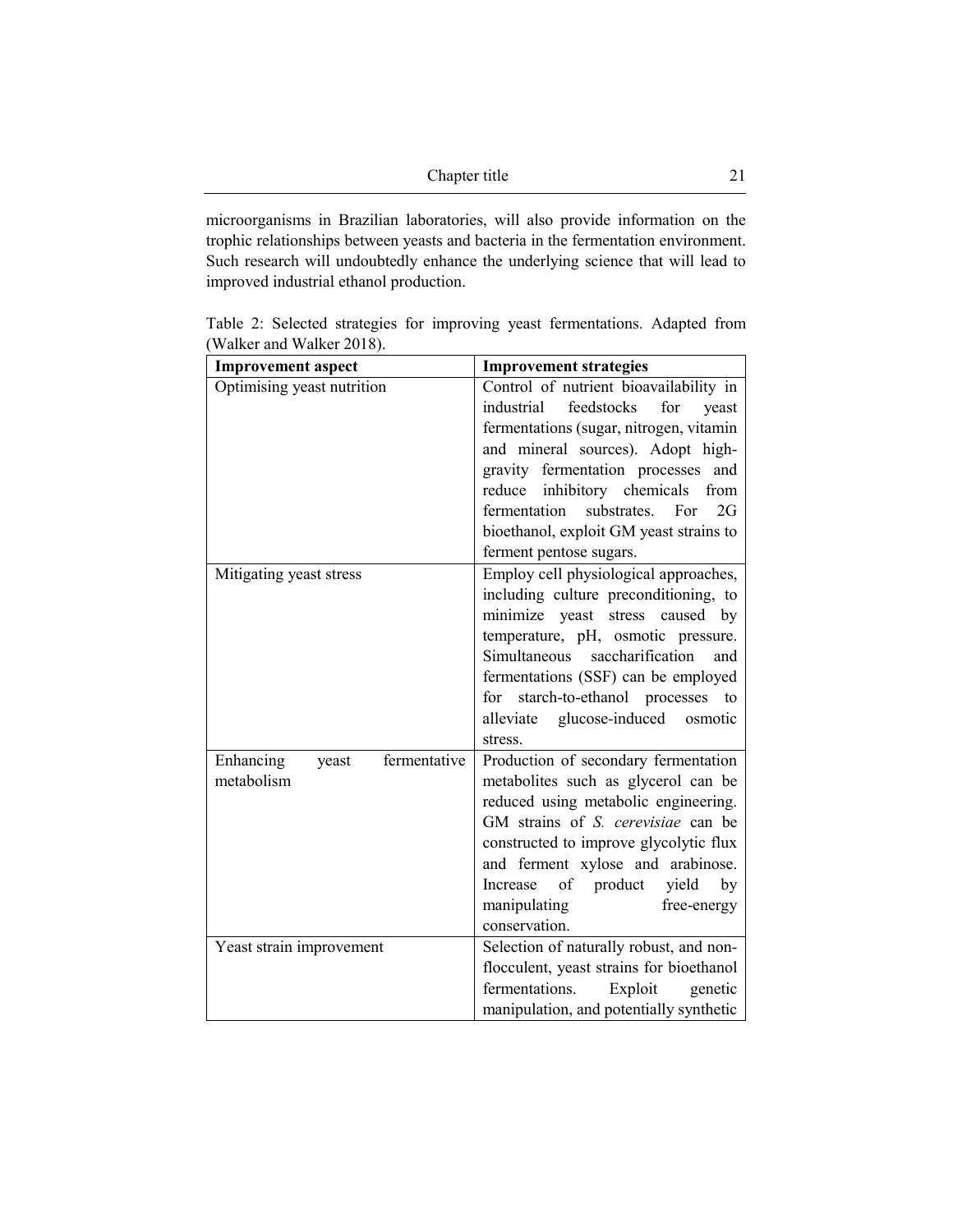|                                     | biology, for new yeast<br>strains        |
|-------------------------------------|------------------------------------------|
|                                     | especially for second-generation         |
|                                     | bioethanol fermentations.                |
| Controlling microbial contamination | Bioethanol plants to be operated         |
|                                     | hygienically, including when             |
|                                     | necessary the use of antimicrobials.     |
|                                     | Use of beneficial microbes.              |
| Bioprocess optimisation             | Fermentable feedstock preparation,       |
|                                     | fermentation and distillation processes, |
|                                     | together with and downstream             |
|                                     | technologies to be properly monitored    |
|                                     | and controlled to avoid ethanol losses.  |

#### **REFERENCES**

- Argyros, D. A., & Stonehouse, E. A. 2017. Yeast train improvement for alcohol production. In G. M. Walker, C. Abbas, W. M. Ingledew, & C. Pilgrim (Eds.), The alcohol textbook (6th ed., pp. 287e297). Duluth, USA: Ethanol Technology Institute (ISBN 978-0-692-93088-5).
- Axelsson, L, A Holck, S E Birkeland, T Aukrust, and H Blom. 1993. "Cloning and Nucleotide-Sequence of a Gene from *Lactobacillus sake* Lb706 Necessary for Sakacin-A Production and Immunity." Applied and Environmental Microbiology 59 (9): 2868–75.
- Basso, Luiz C., Henrique V. de Amorim, Antonio J. de Oliveira, and Mario L. Lopes. 2008. "Yeast Selection for Fuel Ethanol Production in Brazil." FEMS Yeast Research 8 (7). Oxford University Press: 1155–63. https://doi.org/10.1111/j.1567-1364.2008.00428.x.
- Basso, Luiz Carlos, Thiago Olitta Basso, and Saul Nitsche Rocha. 2010. "Ethanol Production in Brazil : The Industrial Process and Its Impact on Yeast Fermentation." In Biofuel Production – Recent Developments and Prospects. Vol. 1530. http://www.intechopen.com/download/get/type/pdfs/id/20058.
- Basso, Thiago O., Stefan de Kok, Marcelo Dario, Júlio Cézar A. do Espirito-Santo, Gabriela Müller, Paulo S. Schlölg, Carlos P. Silva, et al. 2011. "Engineering Topology and Kinetics of Sucrose Metabolism in *Saccharomyces cerevisiae* for Improved Ethanol Yield." Metabolic Engineering 13 (6). Academic Press: 694–703. https://doi.org/10.1016/J.YMBEN.2011.09.005.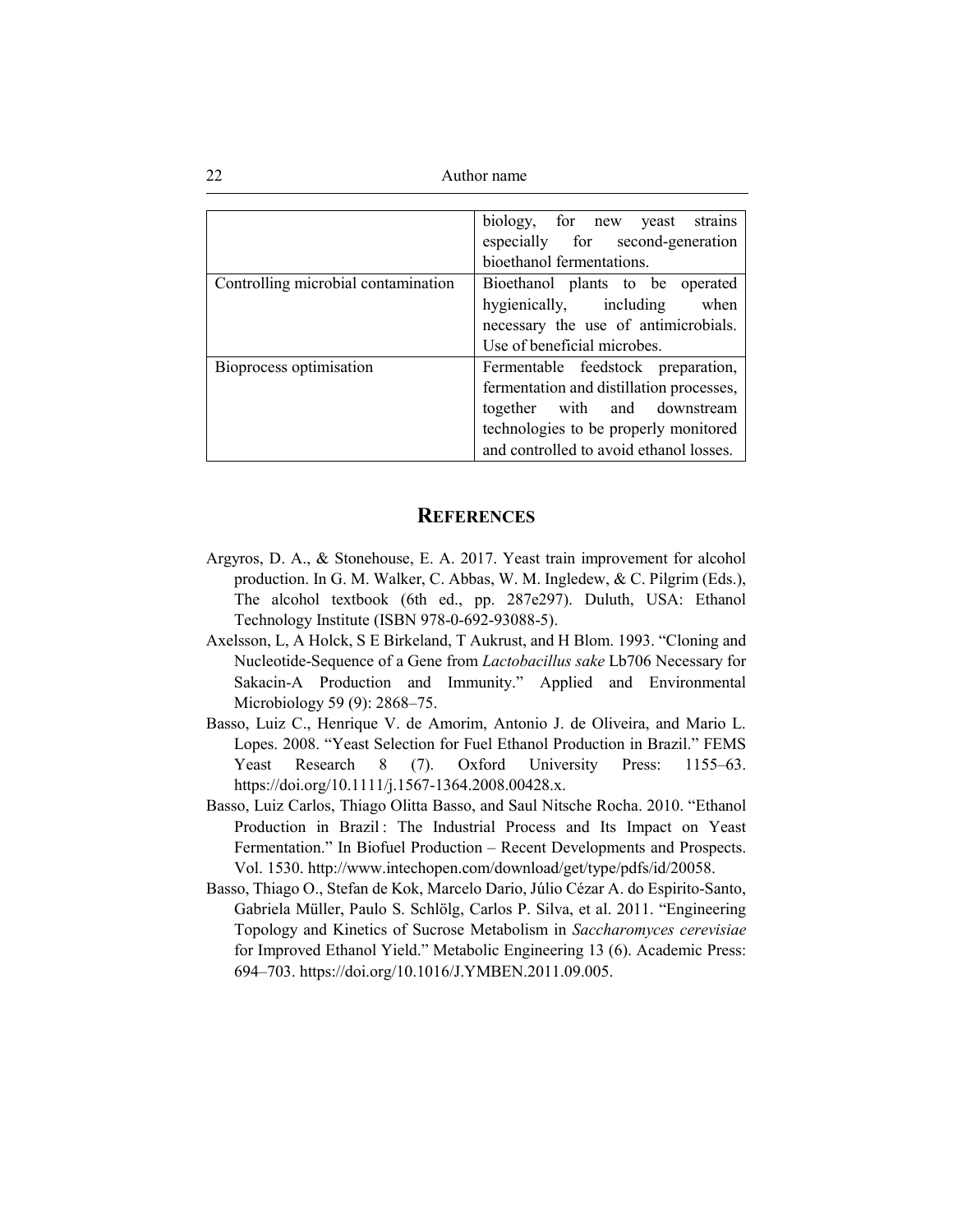| Chapter title | 23 |
|---------------|----|
|               |    |

- Basso, Thiago Olitta, Fernanda Sgarbosa Gomes, Mario Lucio Lopes, Henrique Vianna de Amorim, Gillian Eggleston, and Luiz Carlos Basso. 2014. "Homoand Heterofermentative Lactobacilli Differently Affect Sugarcane-Based Fuel Ethanol Fermentation." Antonie van Leeuwenhoek, International Journal of General and Molecular Microbiology 105 (1). Springer Netherlands: 169–77. https://doi.org/10.1007/s10482-013-0063-6.
- Bayrock, D P, and W M Ingledew. 2004. "Inhibition of Yeast by Lactic Acid Bacteria in Continuous Culture: Nutrient Depletion and/or Acid Toxicity?" Journal of Industrial Microbiology & Biotechnology 31 (8): 362–68. https://doi.org/10.1007/s10295-004-0156-3.
- Blount, B A, G O F Gowers, J C H Ho, R Ledesma-Amaro, D Jovicevic, R M McKiernan, Z X Xie, B Z Li, Y J Yuan, and T Ellis. 2018. "Rapid Host Strain Improvement by in Vivo Rearrangement of a Synthetic Yeast Chromosome." Nat Commun 9 (1): 1932. https://doi.org/10.1038/s41467-018-03143-w.
- Braga, Lucas P P, Rafael F Alves, Marina T F Dellias, Acacio A Navarrete, Thiago O Basso, and Siu M Tsai. 2017. "Vinasse Fertirrigation Alters Soil Resistome Dynamics: An Analysis Based on Metagenomic Profiles." BioData Mining 10 (17): 1–7. https://doi.org/10.1186/s13040-017-0138-4.
- Calvert, Jane. 2010. "Synthetic Biology: Constructing Nature?" The Sociological Review 58 (s1): 95–112. https://doi.org/doi:10.1111/j.1467- 954X.2010.01913.x.
- Cameron, D E, C J Bashor, and J J Collins. 2014. "A Brief History of Synthetic Biology." Nat Rev Microbiol 12 (5): 381–90. https://doi.org/10.1038/nrmicro3239.
- Ceccato-Antonini, Sandra Regina. 2018. "Conventional and Nonconventional Strategies for Controlling Bacterial Contamination in Fuel Ethanol Fermentations." World Journal of Microbiology and Biotechnology 34 (6). Springer Netherlands: 80. https://doi.org/10.1007/s11274-018-2463-2.
- Chen, X. 2017. "Yeast Cell Surface Display: An Efficient Strategy for Improvement of Bioethanol Fermentation Performance." Bioengineered 8 (2): 115–19. https://doi.org/10.1080/21655979.2016.1212135.
- Chen, X, Y Xiao, W Shen, A Govender, L Zhang, Y Fan, and Z Wang. 2016. "Display of Phytase on the Cell Surface of *Saccharomyces cerevisiae* to Degrade Phytate Phosphorus and Improve Bioethanol Production." Appl Microbiol Biotechnol 100 (5): 2449–58. https://doi.org/10.1007/s00253-015- 7170-4.
- Cogan, T M, and K N Jordan. 1994. "Metabolism of *Leuconostoc* Bacteria." Journal of Dairy Science 77 (9): 2704–17.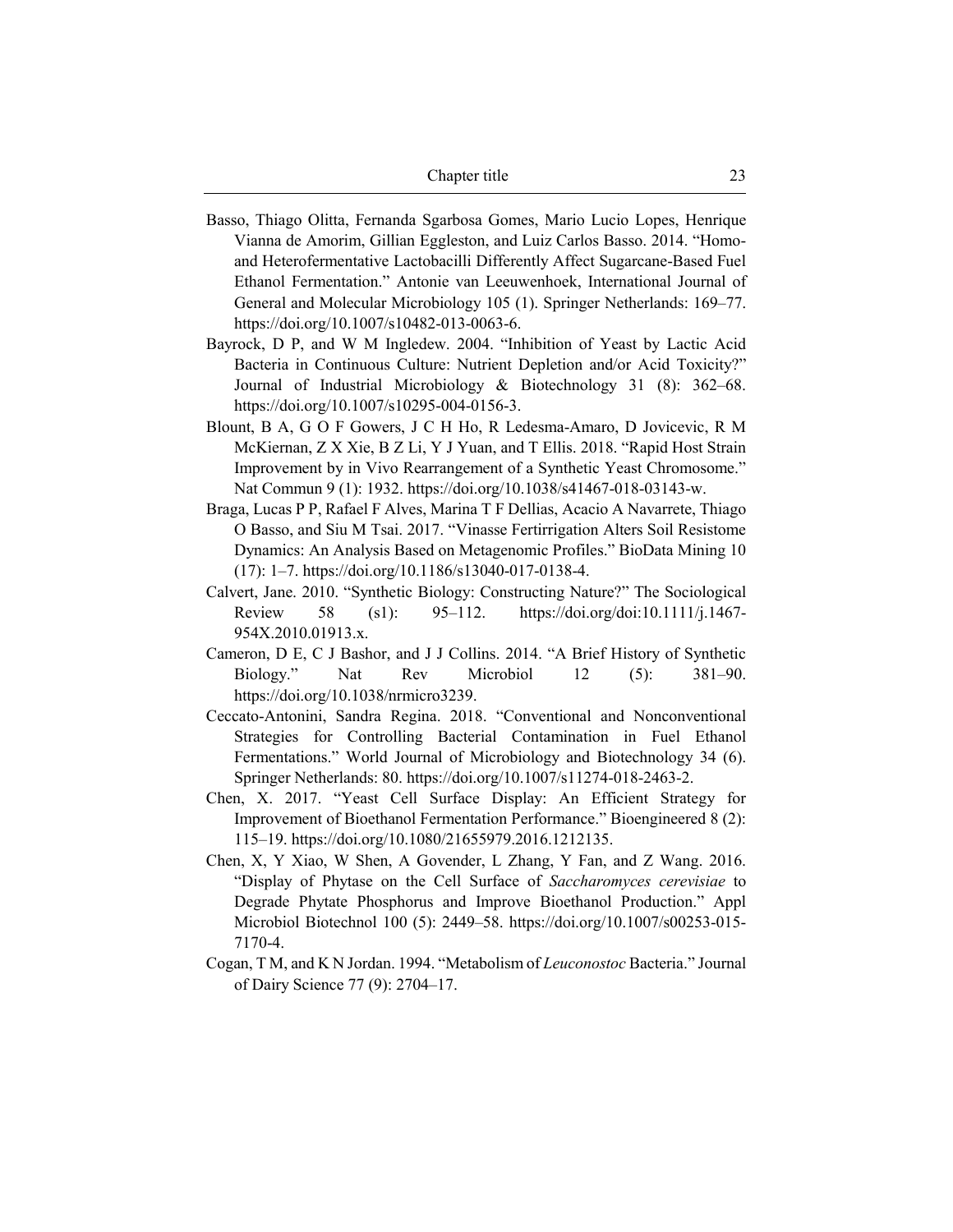- Costa, V.M. M, T.O. O Basso, L.H.P. H P Angeloni, M. Oetterer, and L.C. C Basso. 2008. "Production of acetic acid, ethanol and optical isomers of lactic acid by *Lactobacillus* strains isolated from industrial ethanol fermentations." Ciencia E Agrotecnologia 32 (2): 503–9.
- Della-Bianca, Bianca Eli, Thiago Olitta Basso, Boris Ugarte Stambuk, Luiz Carlos Basso, and Andreas Karoly Gombert. 2013. "What Do We Know about the Yeast Strains from the Brazilian Fuel Ethanol Industry?" Applied Microbiology and Biotechnology 97 (3): 979–91. https://doi.org/10.1007/s00253-012-4631-x.
- Demeke, Mekonnen M, Heiko Dietz, Yingying Li, María R Foulquié-Moreno, Sarma Mutturi, Sylvie Deprez, Tom Den Abt, et al. 2013. "Development of a D-Xylose Fermenting and Inhibitor Tolerant Industrial *Saccharomyces cerevisiae* Strain with High Performance in Lignocellulose Hydrolysates Using Metabolic and Evolutionary Engineering." Biotechnology for Biofuels 6 (1). BioMed Central: 89. https://doi.org/10.1186/1754-6834-6-89.
- Deparis, Q, A Claes, M R Foulquie-Moreno, and J M Thevelein. 2017. "Engineering Tolerance to Industrially Relevant Stress Factors in Yeast Cell Factories." FEMS Yeast Res 17 (4). https://doi.org/10.1093/femsyr/fox036.
- French, C E. 2009. "Synthetic Biology and Biomass Conversion: A Match Made in Heaven?" J R Soc Interface 6 Suppl 4: S547-58. https://doi.org/10.1098/rsif.2008.0527.focus.
- Galazka, J M, C G Tian, W T Beeson, B Martinez, N L Glass, and J H D Cate. 2010. "Cellodextrin Transport in Yeast for Improved Biofuel Production." Science 330 (6000): 84–86. https://doi.org/Doi 10.1126/Science.1192838.
- Gellissen, G, G Kunze, C Gaillardin, J M Cregg, E Berardi, M Veenhuis, and I van der Klei. 2005. "New Yeast Expression Platforms Based on Methylotrophic *Hansenula polymorpha* and *Pichia pastoris* and on Dimorphic *Arxula adeninivorans* and *Yarrowia lipolytica* - a Comparison." FEMS Yeast Res 5 (11): 1079–96. https://doi.org/10.1016/j.femsyr.2005.06.004.
- Gibson, Daniel G, John I Glass, Carole Lartigue, Vladimir N Noskov, Ray-Yuan Chuang, Mikkel A Algire, Gwynedd A Benders, et al. 2010. "Creation of a Bacterial Cell Controlled by a Chemically Synthesized Genome." Science (New York, N.Y.) 329 (5987): 52–56.
- Giese, Bernd, Stefan Koenigstein, Henning Wigger, Jan C Schmidt, and Arnim von Gleich. 2013. "Rational Engineering Principles in Synthetic Biology: A Framework for Quantitative Analysis and an Initial Assessment." Biological Theory 8 (4): 324–33. https://doi.org/10.1007/s13752-013-0130-2.
- Gombert, Andreas K, and Antonius Ja van Maris. 2015. "Improving Conversion Yield of Fermentable Sugars into Fuel Ethanol in 1st Generation Yeast-Based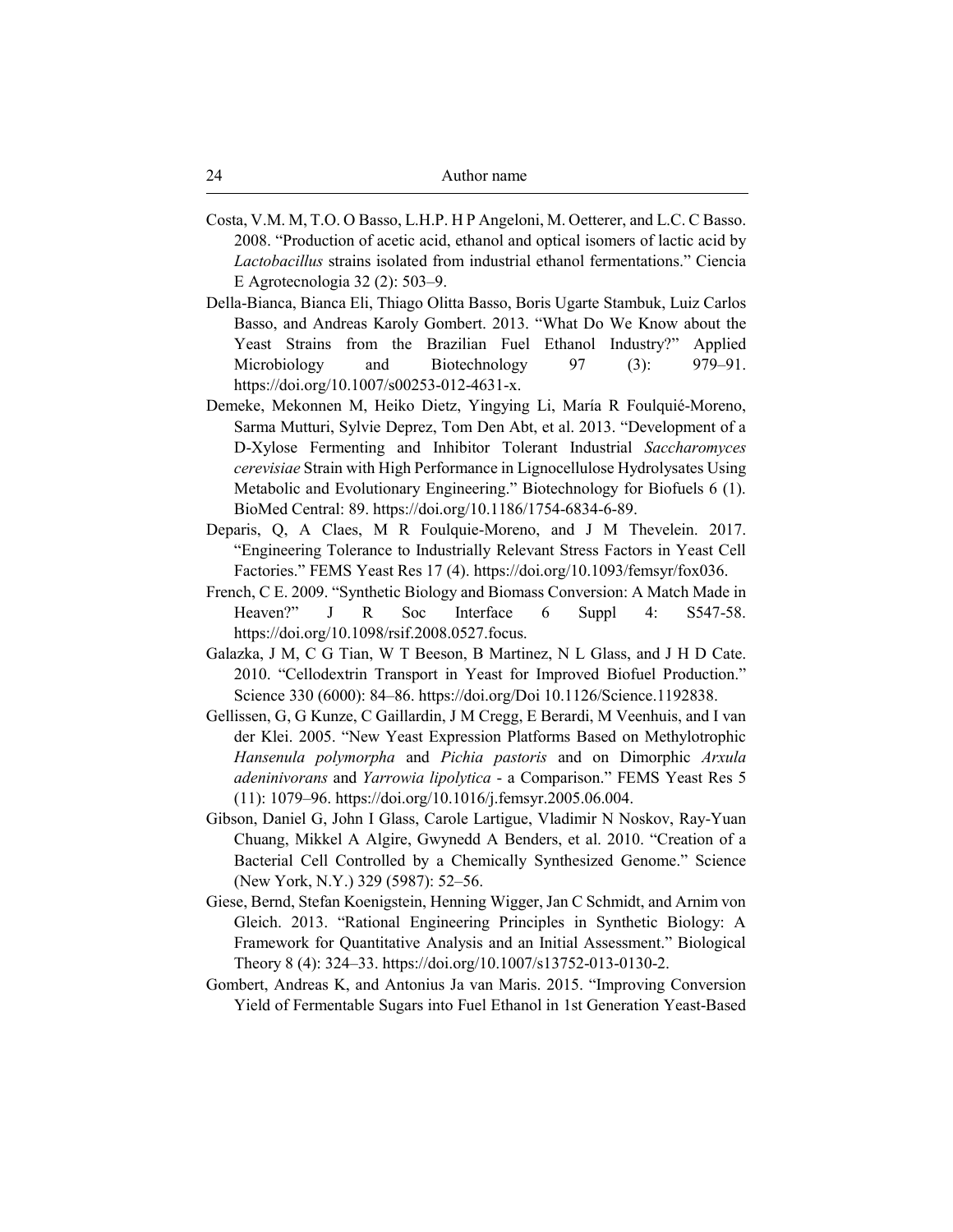| Chapter title | 25 |  |
|---------------|----|--|
|               |    |  |

Production Processes." Current Opinion in Biotechnology 33. Elsevier Ltd: 81–86. https://doi.org/10.1016/j.copbio.2014.12.012.

- Guadalupe-Medina, Víctor, H Wisselink, Marijke AH Luttik, Erik de Hulster, Jean-Marc Daran, Jack T Pronk, and Antonius JA van Maris. 2013. "Carbon Dioxide Fixation by Calvin-Cycle Enzymes Improves Ethanol Yield in Yeast." Biotechnology for Biofuels 6 (1). BioMed Central: 125. https://doi.org/10.1186/1754-6834-6-125.
- Hahn-Hägerdal, B, M Galbe, M F Gorwa-Grauslund, G Lidén, and G Zacchi. 2006. "Bio-Ethanol--the Fuel of Tomorrow from the Residues of Today." Trends in Biotechnology 24 (12). Elsevier: 549–56. https://doi.org/10.1016/j.tibtech.2006.10.004.
- Hasunuma, T, and A Kondo. 2012. "Development of Yeast Cell Factories for Consolidated Bioprocessing of Lignocellulose to Bioethanol through Cell Surface Engineering." Biotechnol Adv 30 (6): 1207–18. https://doi.org/10.1016/j.biotechadv.2011.10.011.
- Horwitz, A A, J M Walter, M G Schubert, S H Kung, K Hawkins, D M Platt, A D Hernday, et al. 2015. "Efficient Multiplexed Integration of Synergistic Alleles and Metabolic Pathways in Yeasts via CRISPR-Cas." Cell Syst 1 (1): 88–96. https://doi.org/10.1016/j.cels.2015.02.001.
- Jagadevan, S, A Banerjee, C Banerjee, C Guria, R Tiwari, M Baweja, and P Shukla. 2018. "Recent Developments in Synthetic Biology and Metabolic Engineering in Microalgae towards Biofuel Production." Biotechnol Biofuels 11: 185. https://doi.org/10.1186/s13068-018-1181-1.
- Jansen, Mickel L. A., Jasmine M. Bracher, Ioannis Papapetridis, Maarten D. Verhoeven, Hans de Bruijn, Paul P. de Waal, Antonius J. A. van Maris, Paul Klaassen, and Jack T. Pronk. 2017. "*Saccharomyces cerevisiae* Strains for Second-Generation Ethanol Production: From Academic Exploration to Industrial Implementation." FEMS Yeast Research 17 (5). Oxford University Press. https://doi.org/10.1093/femsyr/fox044.
- Kandler, O. 1983. "Carbohydrate-Metabolism in Lactic-Acid Bacteria." Antonie Van Leeuwenhoek Journal of Microbiology 49 (3): 209–24.
- Kang, Tae Sun, Darren R Korber, and Takuji Tanaka. 2013. "Regulation of Dual Glycolytic Pathways for Fructose Metabolism in Heterofermentative *Lactobacillus panis* PM1." Applied and Environmental Microbiology 79 (24). American Society for Microbiology (ASM): 7818–26. https://doi.org/10.1128/AEM.02377-13.
- Kuijpers, N G, D Solis-Escalante, M A Luttik, M M Bisschops, F J Boonekamp, M van den Broek, J T Pronk, J M Daran, and P Daran-Lapujade. 2016. "Pathway Swapping: Toward Modular Engineering of Essential Cellular Processes." Proc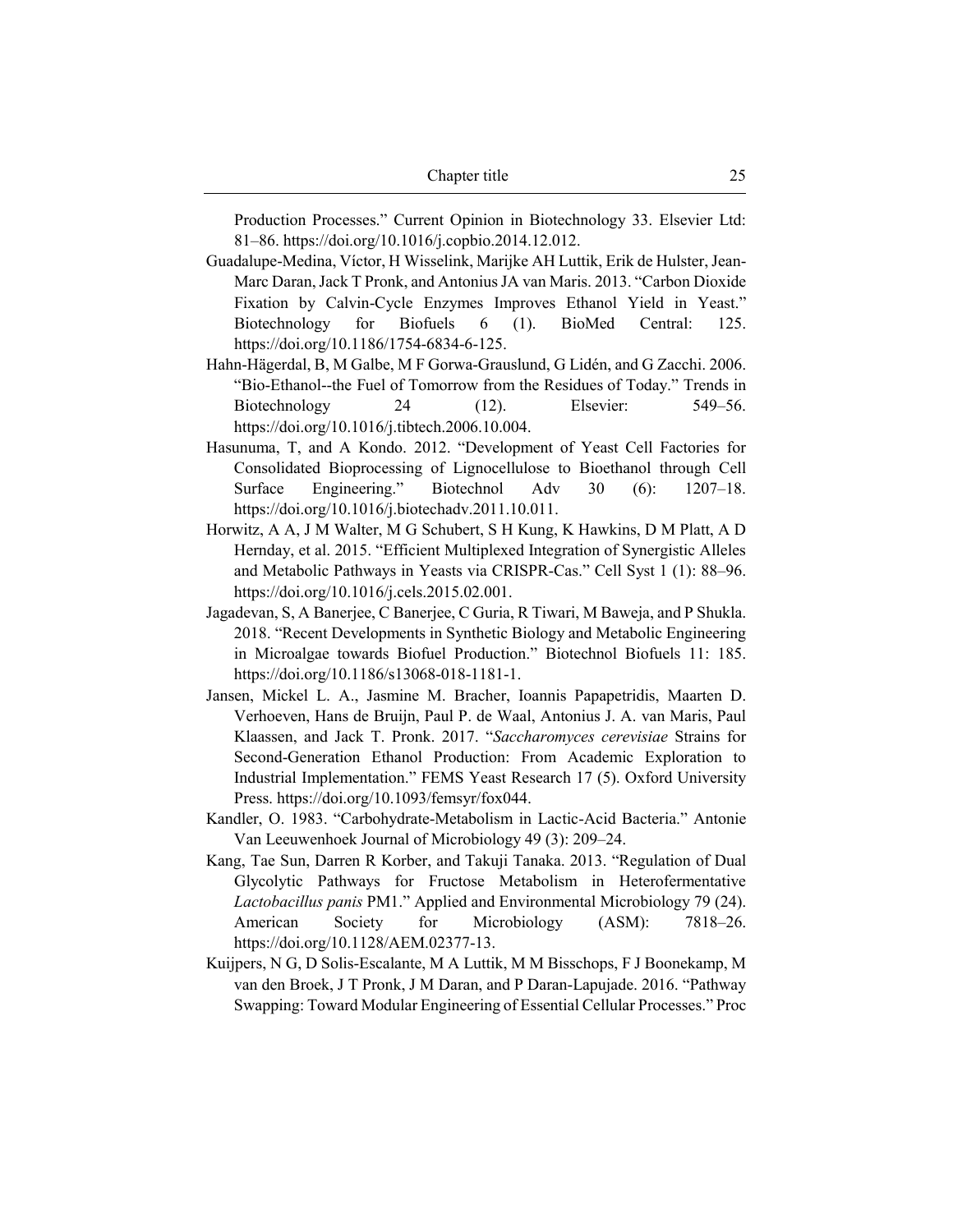Natl Acad Sci U S A 113 (52): 15060–65. https://doi.org/10.1073/pnas.1606701113.

- Kumar, Sachin, Pratibha Dheeran, Surendra P Singh, Indra M Mishra, and Dilip K Adhikari. 2015. "Bioprocessing of Bagasse Hydrolysate for Ethanol and Xylitol Production Using Thermotolerant Yeast." Bioprocess and Biosystems Engineering 38 (1): 39–47. https://doi.org/10.1007/s00449-014-1241-2.
- Kuyper, M, M J Toirkens, J A Diderich, A A Winkler, J P van Dijken, and J T Pronk. 2005. "Evolutionary Engineering of Mixed-Sugar Utilization by a Xylose-Fermenting *Saccharomyces cerevisiae* Strain." FEMS Yeast Research 5 (10): 925–34. https://doi.org/Doi 10.1016/J.Femsyr.2005.04.004.
- Kuyper, M, A A Winkler, J P van Dijken, and J T Pronk. 2004. "Minimal Metabolic Engineering of *Saccharomyces cerevisiae* for Efficient Anaerobic Xylose Fermentation: A Proof of Principle." FEMS Yeast Research 4 (6): 655–64. https://doi.org/Doi 10.1016/J.Femsyr.2004.01.003.
- Lau, Y H, T W Giessen, W J Altenburg, and P A Silver. 2018. "Prokaryotic Nanocompartments Form Synthetic Organelles in a Eukaryote." Nat Commun 9 (1): 1311. https://doi.org/10.1038/s41467-018-03768-x.
- Lee, Y G, Y S Jin, Y L Cha, and J H Seo. 2017. "Bioethanol Production from Cellulosic Hydrolysates by Engineered Industrial *Saccharomyces cerevisiae*." Bioresour Technol 228: 355–61. https://doi.org/10.1016/j.biortech.2016.12.042.
- Li, Xin, Vivian Yaci Yu, Yuping Lin, Kulika Chomvong, Raíssa Estrela, Annsea Park, Julie M Liang, et al. 2015. "Expanding Xylose Metabolism in Yeast for Plant Cell Wall Conversion to Biofuels." ELife 4 (February). https://doi.org/10.7554/eLife.05896.
- Liu, Z, S H Ho, K Sasaki, R den Haan, K Inokuma, C Ogino, W H van Zyl, T Hasunuma, and A Kondo. 2016. "Engineering of a Novel Cellulose-Adherent Cellulolytic *Saccharomyces cerevisiae* for Cellulosic Biofuel Production." Sci Rep 6: 24550. https://doi.org/10.1038/srep24550.
- Liu, Z, K Inokuma, S H Ho, R den Haan, W H van Zyl, T Hasunuma, and A Kondo. 2017. "Improvement of Ethanol Production from Crystalline Cellulose via Optimizing Cellulase Ratios in Cellulolytic *Saccharomyces cerevisiae*." Biotechnol Bioeng 114 (6): 1201–7. https://doi.org/10.1002/bit.26252.
- Liu, Z, Y Zhang, and J Nielsen. 2019. "Synthetic Biology of Yeast." Biochemistry. https://doi.org/10.1021/acs.biochem.8b01236.
- Lucena, Brigida T L, Billy M dos Santos, João Ls Moreira, Ana Paula B Moreira, Alvaro C Nunes, Vasco Azevedo, Anderson Miyoshi, Fabiano L Thompson, and Marcos Antonio de Morais. 2010. "Diversity of Lactic Acid Bacteria of the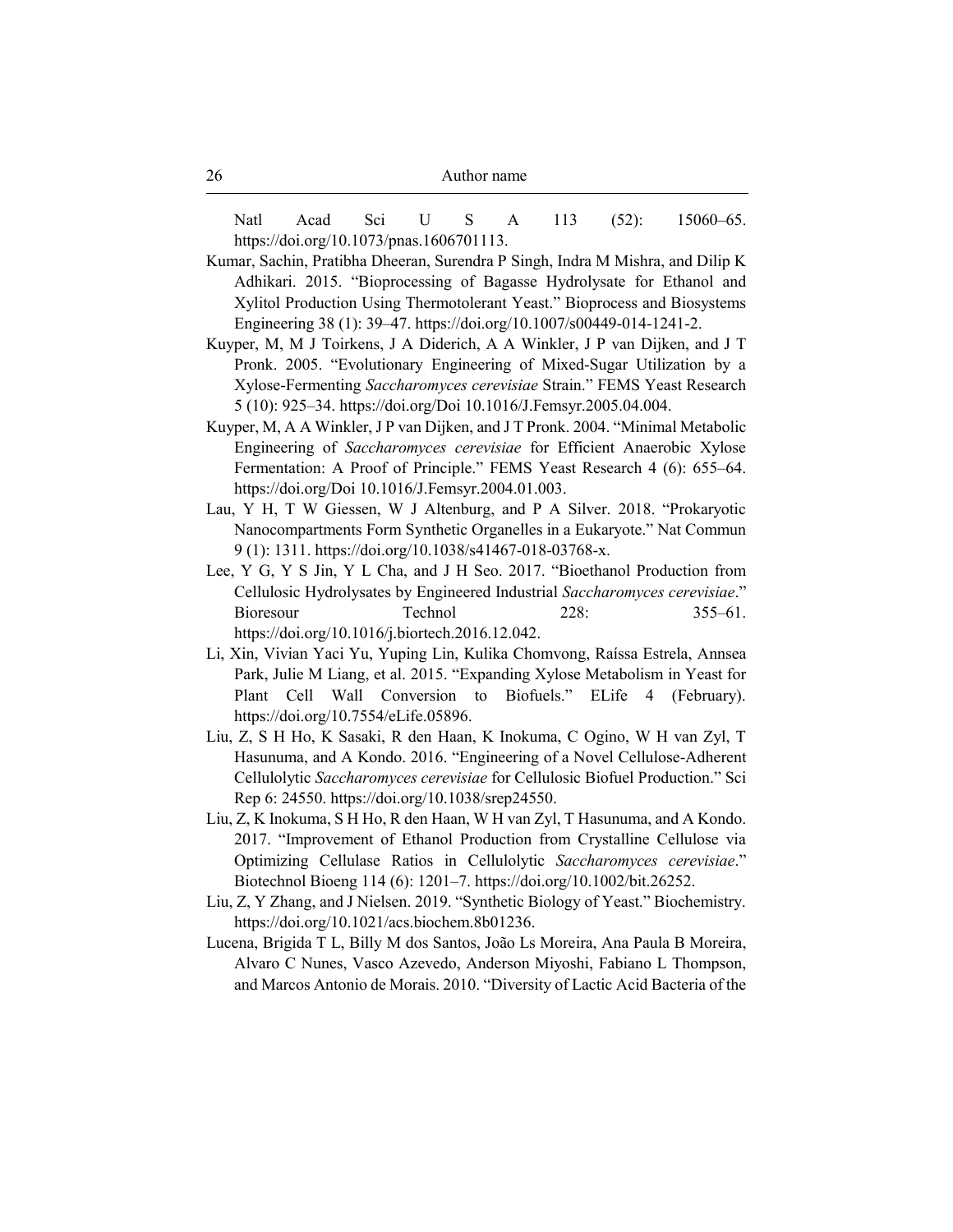| Chapter title |  |
|---------------|--|
|               |  |

Bioethanol Process." BMC Microbiology 10. BioMed Central: 298. https://doi.org/10.1186/1471-2180-10-298.

- Luo, Zhouqing, Lihui Wang, Yun Wang, Weimin Zhang, Yakun Guo, Yue Shen, Linghuo Jiang, et al. 2018. "Identifying and Characterizing SCRaMbLEd Synthetic Yeast Using ReSCuES." Nat Commun 9 (1): 1930. https://doi.org/10.1038/s41467-017-00806-y.
- Madhavan, Aravind, Anju Alphonsa Jose, Binod Parameswaran, Sindhu Raveendran, Ashok Pandey, Eulogio Castro, and Rajeev Sukumaran. 2017. Synthetic Biology and Metabolic Engineering Approaches and Its Impact on Non-Conventional Yeast and Biofuel Production. Vol. 5. https://doi.org/10.3389/fenrg.2017.00008.
- Maris, Antonius J. A. van, Derek A. Abbott, Eleonora Bellissimi, Joost van den Brink, Marko Kuyper, Marijke A. H. Luttik, H. Wouter Wisselink, W. Alexander Scheffers, Johannes P. van Dijken, and Jack T. Pronk. 2006. "Alcoholic Fermentation of Carbon Sources in Biomass Hydrolysates by *Saccharomyces cerevisiae*: Current Status." Antonie Van Leeuwenhoek International Journal of General and Molecular Microbiology 90 (4): 391–418. https://doi.org/Doi 10.1007/S10482-006-9085-7.
- Narendranath, N V, S H Hynes, K C Thomas, and W M Ingledew. 1997. "Effects of *Lactobacilli* on Yeast-Catalyzed Ethanol Fermentations." Applied and Environmental Microbiology 63 (11): 4158–63.
- Oliva-Neto, P. de, and F. Yokoya. 1994. "Evaluation of Bacterial Contamination in a Fed-Batch Alcoholic Fermentation Process." World Journal of Microbiology and Biotechnology 10 (6). Kluwer Academic Publishers: 697–99. https://doi.org/10.1007/BF00327963.
- Pretorius, I S, and J D Boeke. 2018. "Yeast 2.0—Connecting the Dots in the Construction of the World's First Functional Synthetic Eukaryotic Genome." FEMS Yeast Res 18 (4). Oxford University Press: foy032. https://doi.org/10.1093/femsyr/foy032.
- Renewable Fuels Association. 2019. "Market and Statistics." Accessed February 5. https://ethanolrfa.org/resources/industry/statistics/.
- Rich, Joseph O., Kenneth M. Bischoff, Timothy D. Leathers, Amber M. Anderson, Siqing Liu, and Christopher D. Skory. 2018. "Resolving Bacterial Contamination of Fuel Ethanol Fermentations with Beneficial Bacteria – An Alternative to Antibiotic Treatment." Bioresource Technology 247 (January). Elsevier: 357–62. https://doi.org/10.1016/J.BIORTECH.2017.09.067.
- Rodrigues, J L, and L R Rodrigues. 2017. "8 Synthetic Biology: Perspectives in Industrial Biotechnology." In Current Developments in Biotechnology and Bioengineering, edited by Ashok Pandey and José António Couto Teixeira,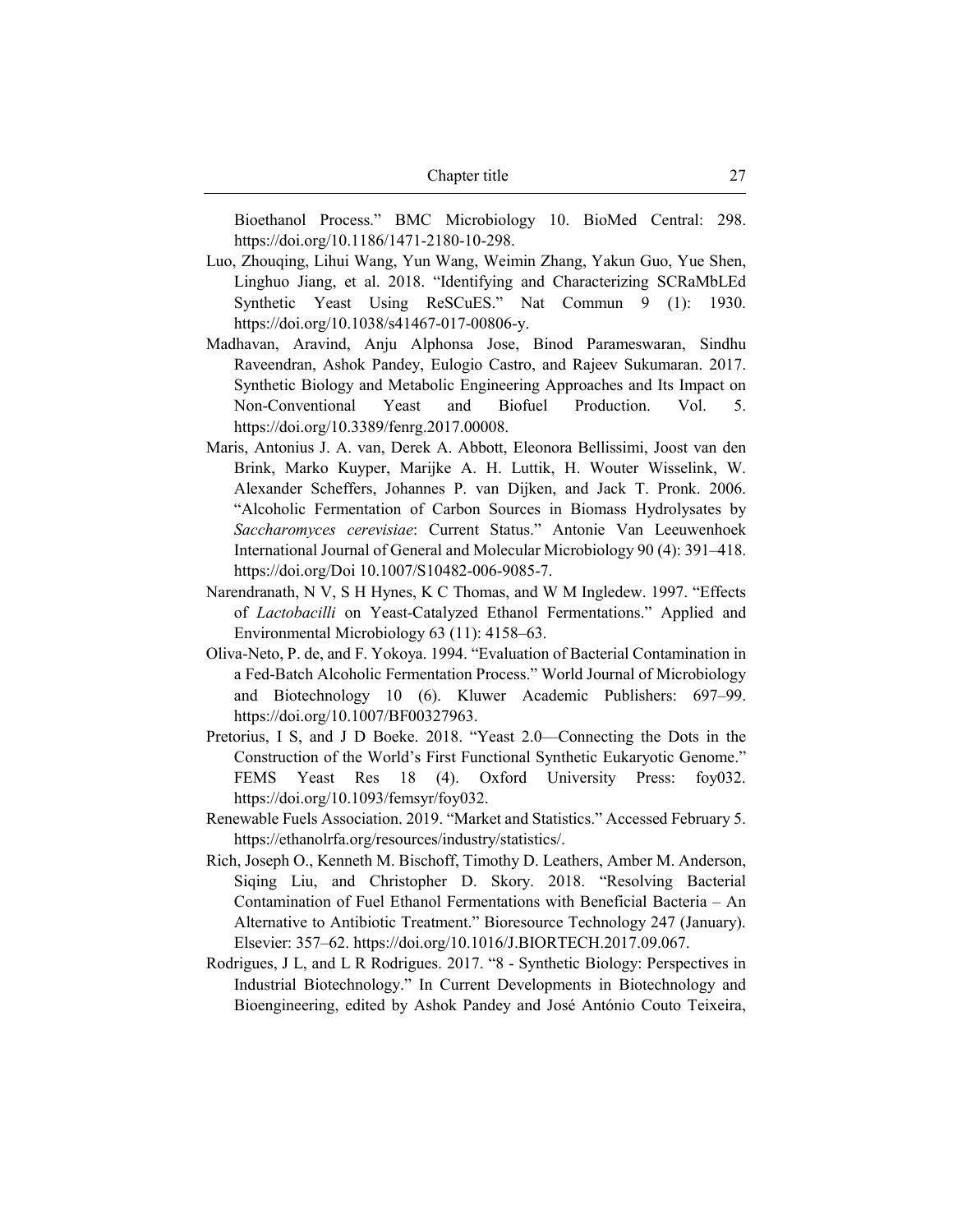239–69. Elsevier. https://doi.org/https://doi.org/10.1016/B978-0-444-63668- 3.00008-1.

- Shen, Y, G Stracquadanio, Y Wang, K Yang, L A Mitchell, Y Xue, Y Cai, et al. 2016. "SCRaMbLE Generates Designed Combinatorial Stochastic Diversity in Synthetic Chromosomes." Genome Res 26 (1): 36–49. https://doi.org/10.1101/gr.193433.115.
- Si, T, R Chao, Y Min, Y Wu, W Ren, and H Zhao. 2017. "Automated Multiplex Genome-Scale Engineering in Yeast." Nat Commun 8: 15187. https://doi.org/10.1038/ncomms15187.
- Skinner, Kelly A., and Timothy D. Leathers. 2004. "Bacterial Contaminants of Fuel Ethanol Production." Journal of Industrial Microbiology and Biotechnology 31 (9): 401–8. https://doi.org/10.1007/s10295-004-0159-0.
- Sonderegger, M, and U Sauer. 2003. "Evolutionary Engineering of *Saccharomyces cerevisiae* for Anaerobic Growth on Xylose." Applied and Environmental Microbiology 69 (4): 1990–98. https://doi.org/10.1128/aem.69.4.1990- 1998.2003.
- South, P F, A P Cavanagh, H W Liu, and D R Ort. 2019. "Synthetic Glycolate Metabolism Pathways Stimulate Crop Growth and Productivity in the Field." Science 363 (6422). https://doi.org/10.1126/science.aat9077.
- Stovicek, V, C Holkenbrink, and I Borodina. 2017. "CRISPR/Cas System for Yeast Genome Engineering: Advances and Applications." FEMS Yeast Res 17 (5): fox030. https://doi.org/10.1093/femsyr/fox030.
- Stovicek, Vratislav, Irina Borodina, and Jochen Forster. 2015. "CRISPR–Cas System Enables Fast and Simple Genome Editing of Industrial *Saccharomyces cerevisiae* Strains." Metabolic Engineering Communications 2: 13–22. https://doi.org/https://doi.org/10.1016/j.meteno.2015.03.001.
- Tsai, C S, S Kwak, T L Turner, and Y S Jin. 2015. "Yeast Synthetic Biology Toolbox and Applications for Biofuel Production." FEMS Yeast Res 15 (1): 1– 15. https://doi.org/10.1111/1567-1364.12206.
- Tsai, S L, G Goyal, and W Chen. 2010. "Surface Display of a Functional Minicellulosome by Intracellular Complementation Using a Synthetic Yeast Consortium and Its Application to Cellulose Hydrolysis and Ethanol Production." Appl Environ Microbiol 76 (22): 7514–20. https://doi.org/10.1128/AEM.01777-10.
- Wagner, J M, and H S Alper. 2016. "Synthetic Biology and Molecular Genetics in Non-Conventional Yeasts: Current Tools and Future Advances." Fungal Genet Biol 89: 126–36. https://doi.org/10.1016/j.fgb.2015.12.001.
- Walker, Graeme M. 2011. "125th Anniversary Review: Fuel Alcohol: Current Production and Future Challenges." Journal of the Institute of Brewing 117 (1).